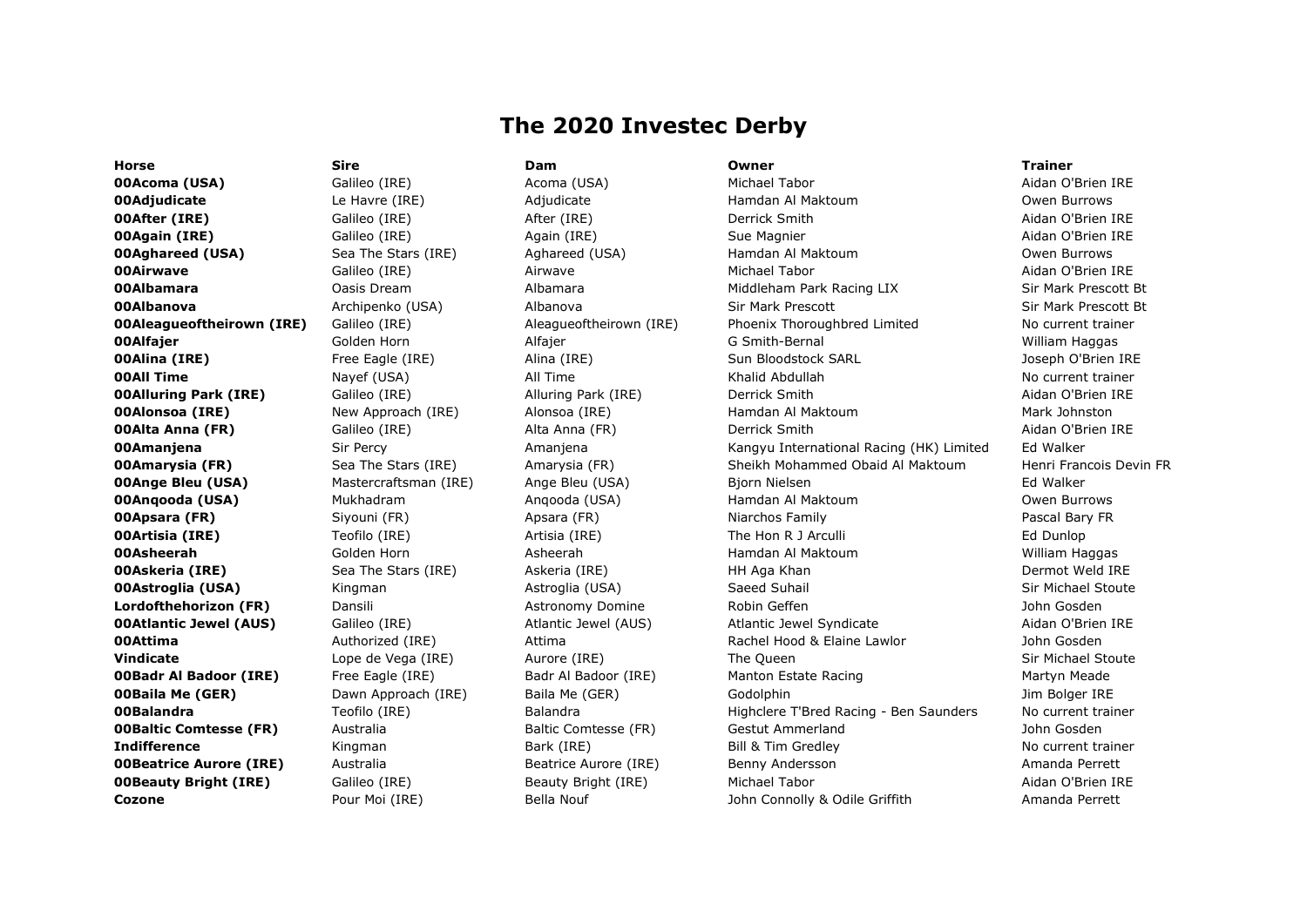**OOBest Terms** Galileo (IRE) Best Terms King Power Racing Co Ltd No current trainer **OOBethrah (IRE)** Frankel Bethrah (IRE) Hamdan Al Maktoum Hamdan Al Maktoum John Gosden **00Beyond Brilliance (IRE)** Galileo (IRE) Beyond Brilliance (IRE) Derrick Smith And Derrick Aidan O'Brien IRE **00Beyond Compare (IRE)** Fastnet Rock (AUS) Beyond Compare (IRE) Jackie Bolger/John Corcoran Jim Bolger IRE **00Black Dahlia Lope de Vega (IRE)** Black Dahlia Sue Magnier **Sue Magnier** Aidan O'Brien IRE **00Blue Chip** Siyouni (FR) Blue Chip Saeed Suhail Stoute Sare Sir Michael Stoute **00Bridal Dance (IRE)** Gleneagles (IRE) Giridal Dance (IRE) Michael Tabor And Dance Aidan O'Brien IRE **00Brushwork (USA)** Kitten's Joy (USA) Brushwork (USA) Hamdan Al Maktoum Hamdan Al Maktoum John Gosden **00Bugie d'Amore** Kingman Bugie d'Amore King Power Racing Co Ltd No current trainer **00Butterfly Cove (USA)** Galileo (IRE) Butterfly Cove (USA) Michael Tabor Aidan O'Brien IRE **00Bye Bye Birdie (IRE)** Galileo (IRE) Bye Bye Birdie (IRE) Berrick Smith And Britan O'Brien IRE Sea Trout Reach (IRE) Mukhadram Caelica (IRE) T Bridge Trout Reach William Haggas **00Calima Breeze Nathaniel (IRE)** Calima Breeze Sarah & Wayne Dale 2 Michael Bell **00Canterbury Lace (USA)** American Pharoah (USA) Canterbury Lace (USA) Derrick Smith American O'Brien IRE **00Cape Dollar (IRE)** Frankel Cape Dollar (IRE) Saeed Suhail Sir Michael Stoute **00Carolines Secret** Australia and Carolines Secret Annemarie O'Brien announce and Diseph O'Brien IRE 00Cascata (IRE) Siyouni (FR) Cascata (IRE) S Stuckey Ed Walker **00Casual** No current trainer Dansili No current Casual No current Example 2014 (Casual No current trainer No current trainer **OOCeist Eile (IRE)** Australia and Ceist Eile (IRE) and Jackie Bolger and James Jim Bolger IRE **00Celestial Lagoon (JPN)** Frankel Celestial Lagoon (JPN) Niarchos Family Sir Michael Stoute **OOChanting (USA)** Galileo (IRE) Chanting (USA) Sue Magnier Sue Handlier Aidan O'Brien IRE **Maori Knight (IRE)** Camelot Camelot Chatham Islands (USA) White Beech Farm Richard Hughes **00Chintz (IRE)** Galileo (IRE) Chintz (IRE) Sue Magnier Sue Magnier Aidan O'Brien IRE **00Christinas Letter (IRE)** Dawn Approach (IRE) Christinas Letter (IRE) Jackie Bolger Van Approach (IRE) Dawn Bolger IRE **00Christmas Kid (USA)** Galileo (IRE) Christmas Kid (USA) Michael Tabor Aidan O'Brien IRE **00Colour Rhapsody (IRE)** Camelot Colour Rhapsody (IRE) Lloyd J Williams Joseph O'Brien IRE **00Come To Heel (IRE)** Galileo (IRE) Come To Heel (IRE) Derrick Smith And Derrick Smith Aidan O'Brien IRE **00Concordia** 601 Golden Horn Concordia Concordia Sheikh Hamdan Bin Mohammed Al Maktoum Mark Johnston **OOCoquet** Cleneagles (IRE) Coquet County Tony Elliott Tom Clover Tom Clover Crystal Pegasus **Australia** Australia Crystal Etoile Sir Evelyn De Rothschild Sir Michael Stoute **00Crystal Gaze (IRE)** Galileo (IRE) Crystal Gaze (IRE) Sue Magnier Sue Hosten Support of Bosden 00Cubanita Archipenko (USA) Cubanita Sir Mark Prescott Sir Mark Prescott Bt **00Curvy** Mar Front (USA) Curvy Phoenix Thoroughbred Limited No current trainer **00Dalasyla (IRE)** and the Australia and Dalasyla (IRE) C B Hills Charles Hills Charles Hills Charles Hills Charles Hills **00Damanivat Girl (USA)** Golden Horn **Golden Horn Britannivat Girl (USA)** Godolphin Gosden John Gosden **OODame Shirley Harbour Watch (IRE)** Dame Shirley Lech Racing Lech Racing Joseph O'Brien IRE Hms President (IRE) Excelebration (IRE) Dance Hall Girl (IRE) Henry Ponsonby Eve Johnson Houghton **OODance Troupe** Fastnet Rock (AUS) Dance Troupe Jackie Bolger Manager Jackie Bolger International Development Co Good Fortune (USA) American Pharoah (USA) Dancing Trieste (USA) Qatar Racing Limited No current trainer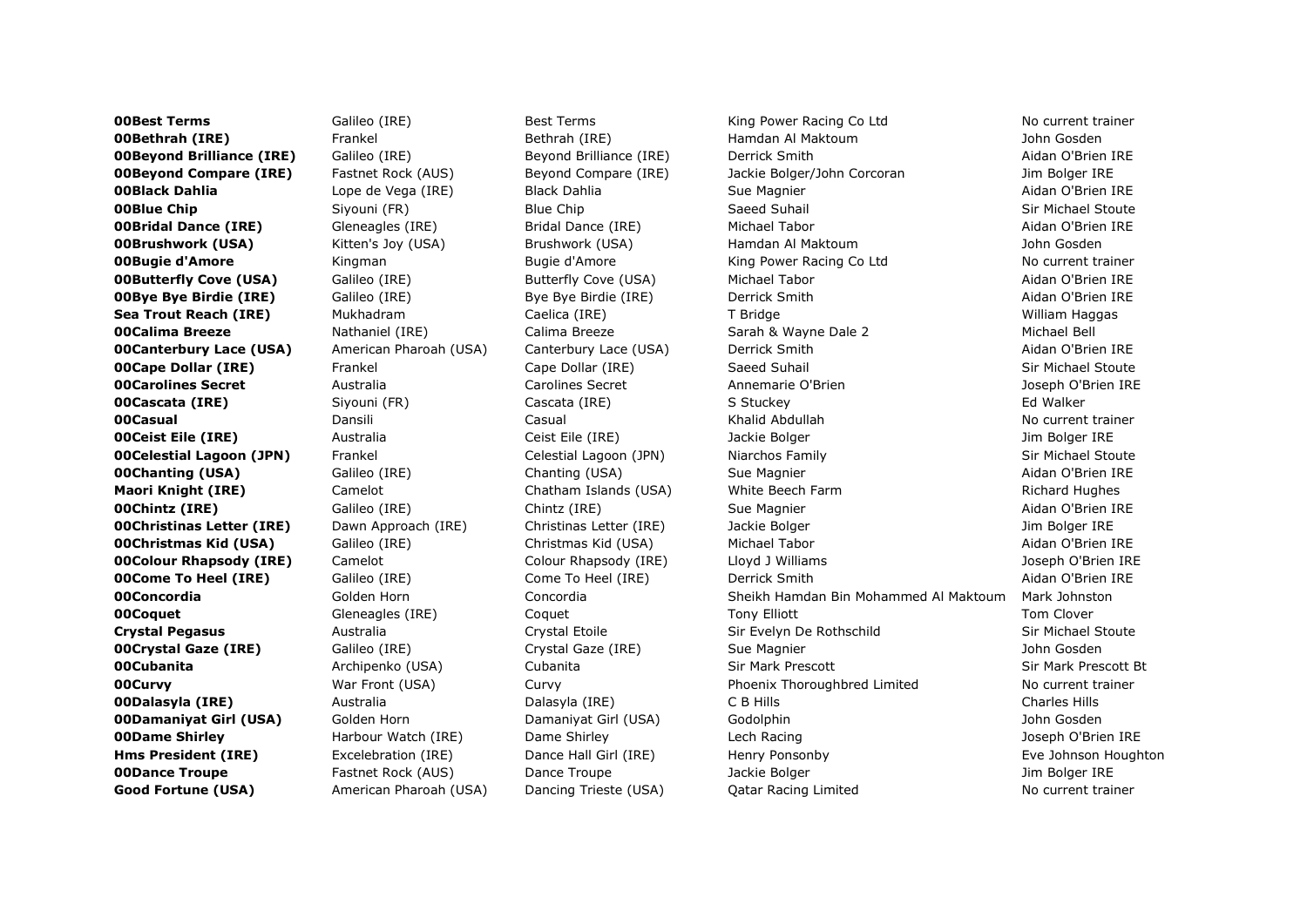**OODanedrop (IRE)** Galileo (IRE) Danedrop (IRE) Sue Magnier Sue Magnier Aidan O'Brien IRE **Douglas Fir (IRE)** Australia Music (IRE) Richard Gwyn Davies Mark Johnston Mark Johnston 00Danehurst Galileo (IRE) Danehurst Michael Tabor Aidan O'Brien IRE **OODar Re Mi Dubawi (IRE)** Dar Re Mi **Dar Re Mi Qatar Racing Limited** Donne Dosden **00Darkazinia (USA)** Wootton Bassett Darkazinia (USA) Princess Zahra Aga Khan Mikel Delzangles FR **00Deirdre** The Frankel **Contract Contract Perrorism Deirdre** Johnston Racing Ltd Mark Johnston Mark Johnston **Mark Johnston** 00Deliberate Oasis Dream Deliberate Khalid Abdullah No current trainer **OODelizia (IRE)** Golden Horn Delizia (IRE) M Kerr-Dineen, M Hughes & J Gosden John Gosden **OODeontas (IRE)** Fracas (IRE) **Fracas (IRE)** Deontas (IRE) Jackie Bolger **December 1996** Jim Bolger IRE **00Devoted To You (IRE)** Galileo (IRE) Devoted To You (IRE) Derrick Smith And Devoted To You (IRE Aidan O'Brien IRE **00Dietrich (USA)** Frankel **Example:** Dietrich (USA) Michael Tabor Aidan O'Brien IRE **00Divine Proportions (USA)** Galileo (IRE) Divine Proportions (USA) Sue Magnier **And Aidan O'Brien IRE 00Dolniya (FR)** Dubawi (IRE) Dolniya (FR) HH Aga Khan Alain de Royer Dupre FR **OODream Peace (IRE)** Frankel **Frankel Commeace (IRE)** Lady Bamford Commeasure Commence of the Bamford Cosden 00Dubai Sunrise (USA) Casamento (IRE) Dubai Sunrise (USA) Sheikh Hamdan Bin Mohammed Al Maktoum Mark Johnston **00Dubawi Heights** Deep Impact (JPN) Dubawi Heights Sir Michael Stoute Sir Michael Stoute Sir Michael Stoute **00Dushlan (IRE)** Fracas (IRE) Dushlan (IRE) Jackie Bolger Jim Bolger IRE **00Ebalista (IRE)** Le Havre (IRE) Balista (IRE) HH Aga Khan Dermot Weld IRE Dermot Weld IRE **OOEdilisa (IRE)** Raven's Pass (USA) and Edilisa (IRE) and HH Aga Khan Medilisa (IRE) and Dean Claude Rouget FR 00Eirnin (IRE) Zoffany (IRE) Eirnin (IRE) Sue Magnier Aidan O'Brien IRE **OOElle Woods (IRE)** Gleneagles (IRE) Elle Woods (IRE) Derrick Smith Aidan O'Brien IRE 00Elshaadin Dubawi (IRE) Elshaadin Hamdan Al Maktoum Roger Varian **Dauntless** The Court Community Dubawi (IRE) **Enticement** The Queen The Queen And The Outlet Community Dohn Gosden **00Estedaama (IRE)** Mukhadram Estedaama (IRE) Hamdan Al Maktoum William Haggas **00Euphrasia (IRE)** Gleneagles (IRE) Guphrasia (IRE) P K Siu P H Siu Ed Walker **00Eurirs (FR)** Australia Eurirs (FR) Sir Mark Prescott Sir Mark Prescott Bt **00Family (USA)** Gleneagles (IRE) Family (USA) Derrick Smith Aidan O'Brien IRE **00Faraday Light (IRE)** Lawman (FR) Faraday Light (IRE) Sheikh Mohammed Obaid Al Maktoum Kevin Ryan Honore Daumier (IRE) Lawman (FR) Feis Ceoil (IRE) Robert Allcock Henry Candy Henry Candy **OOFire Lily (IRE)** Galileo (IRE) Fire Lily (IRE) Michael Tabor Atlantic Michael Tabor Aidan O'Brien IRE **OOFlashing Green** New Approach (IRE) Flashing Green C R Hirst C R Hirst Mark Johnston **00Fleche d'Or Example Calileo (IRE)** Fleche d'Or **Sheikh Mohammed Obaid Al Maktoum** Kevin Ryan **Fantast (GER)** Maxios Maxios Four Roses (IRE) Patrick & Scott Bryceland Michael Bell **Enosi (FR)** Entertainment Champs Elysees Frasque (IRE) Entertainment Ed Dunlop Ed Dunlop Ed Dunlop Ed Dunlop **OOFraulein** Camelot Camelot Fraulein Fraulein King Power Racing Co Ltd No current trainer **00Fullaah (IRE)** Sea The Stars (IRE) Fullaah (IRE) Kangyu Int Racing (HK) Ltd & F Ma Charles Hills **00Galvaun (IRE)** Invincible Spirit (IRE) Galvaun (IRE) Somerville Lodge Limited William Haggas **00Garden of Eden (USA)** Union Rags (USA) Garden of Eden (USA) Sir Mark Prescott Sir Mark Prescott Bt **00Gemstone (IRE)** Siyouni (FR) Gemstone (IRE) Highclere T'Bred Racing - Karen Darke Richard Hannon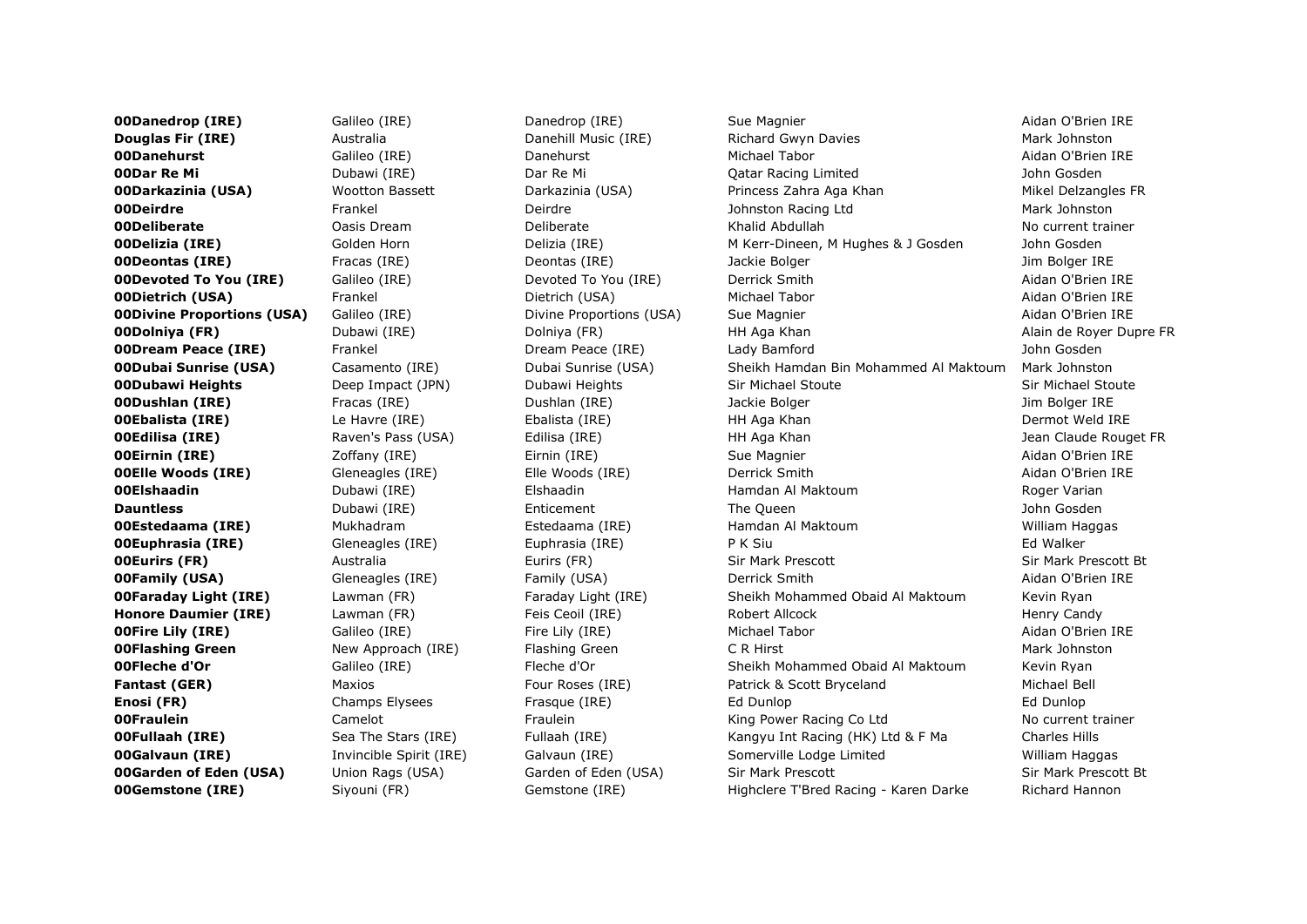**00Kalima** No eurrent trainer Frankel No Kalima Khalid Abdullah No kurrent trainer No current trainer

**Tammani** Make Believe Gentle On My Mind (IRE) Prince A A Faisal No current trainer 00Georgie Hyde Teofilo (IRE) Georgie Hyde Jackie Bolger Jim Bolger IRE **00Ghizlaan (USA)** Mukhadram Ghizlaan (USA) Christopher Wright & David Kilburn Paul Cole Lost Eden (IRE) Sea The Stars (IRE) Ghostflower (IRE) Sheikh Mohammed Obaid Al Maktoum Richard Hannon 00Gilt Edge Girl Galileo (IRE) Gilt Edge Girl Derrick Smith Aidan O'Brien IRE 00Giofra Galileo (IRE) Giofra Hussain Alabbas Lootah William Haggas **00Gold Mirage (IRE)** Make Believe Gold Mirage (IRE) and Jackie Bolger Mathematic Jim Bolger IRE and Mirage Jim Bolger IRE Glittering Gift **State Community Community** Golden Stream (IRE) The Queen Sir Michael Stoute Sir Michael Stoute **00Gotlandia (FR)** Gleneagles (IRE) Gotlandia (FR) Michael Tabor Aidan O'Brien IRE **00Green Room (USA)** Galileo (IRE) Green Room (USA) Phoenix Thoroughbred Limited No current trainer 00Gwynn (IRE) Galileo (IRE) Gwynn (IRE) Sue Magnier Aidan O'Brien IRE **00Halla Siamsa (IRE)** Teofilo (IRE) Halla Siamsa (IRE) Jackie Bolger Manual Siamsa (IRE Jim Bolger IRE **OOHallouella** Cleneagles (IRE) Hallouella Charlie Hills Charlie Hills Charles Hills Charles Hills Charles Hills **OOHanakiyya (IRE)** Australia Hanakiyya (IRE) HH Aga Khan Michael Halford IRE **00Happy Face (USA)** Tonalist (USA) Happy Face (USA) Somerville Lodge Limited William Haggas 00Hawaafez Dubawi (IRE) Hawaafez Godolphin Saeed bin Suroor **OOHazaraba (IRE)** Mastercraftsman (IRE) Hazaraba (IRE) HH Aga Khan Michael Halford IRE **00Heat Haze Erankel Heat Haze Khalid Abdullah No current trainer** No current trainer Selsey Sizzler **Nathaniel (IRE)** Heho I J Heseltine & P Winkworth William Knight Milliam Knight **OOHint of A Tint (IRE)** Camelot Camelot Hint of A Tint (IRE) Sun Bloodstock SARL Sun Bloodstock SARL Joseph O'Brien IRE **OOHistorian (IRE)** Dawn Approach (IRE) Historian (IRE) Godolphin Godolphin Jim Bolger IRE **00Homecoming Queen (IRE)** Galileo (IRE) **Homecoming Queen (IRE)** Michael Tabor **Aidan O'Brien IRE OOHometime** Teofilo (IRE) Hometime Registery Registery P Garvey Andrew Slattery IRE **Juliusjuliusson (USA)** War Front (USA) Hoop of Colour (USA) Flaxman Stables Ireland Ltd Pascal Bary FR Hootton (FR) Wootton Bassett Hot Marmalade (FR) Ecurie Normandy Spirit Fabrice Vermeulen FR 00Hveger (AUS) Galileo (IRE) Hveger (AUS) Derrick Smith Aidan O'Brien IRE **00Ideal** Invincible Spirit (IRE) Ideal Michael Tabor Aidan O'Brien IRE **00Ikat (IRE)** Galileo (IRE) Ikat (IRE) Derrick Smith Aidan O'Brien IRE **00Immortal Verse (IRE)** War Front (USA) Immortal Verse (IRE) Michael Tabor Aidan O'Brien IRE 00Inchmina Camelot Inchmina Derrick Smith Aidan O'Brien IRE Induro de Fontaine (FR) Manduro (GER) Indian View (GER) Gay Kelleway Gay Kelleway Gay Kelleway **OOIndignant** New Approach (IRE) and indignant P K Siu P K Siu Ed Walker Mambo Nights (IRE) Havana Gold (IRE) Inez Sheikh Mohammed Obaid Al Maktoum Richard Hannon **00Intercontinental** Gleneagles (IRE) and Intercontinental Khalid Abdullah No current trainer **Vintage Rascal (FR)** Nathaniel (IRE) Irish Vintage (FR) Charlie Rosier & Mrs Julia Rosier Richard Hannon **00Irresistible Jewel (IRE)** Dubawi (IRE) Irresistible Jewel (IRE) Moyglare Stud Farms Ltd Dermot Weld IRE **00Iveagh Gardens (IRE)** Galileo (IRE) Iveagh Gardens (IRE) J P McManus Aidan O'Brien IRE **00Just Pretending (USA)** Galileo (IRE) Just Pretending (USA) Sue Magnier Aidan O'Brien IRE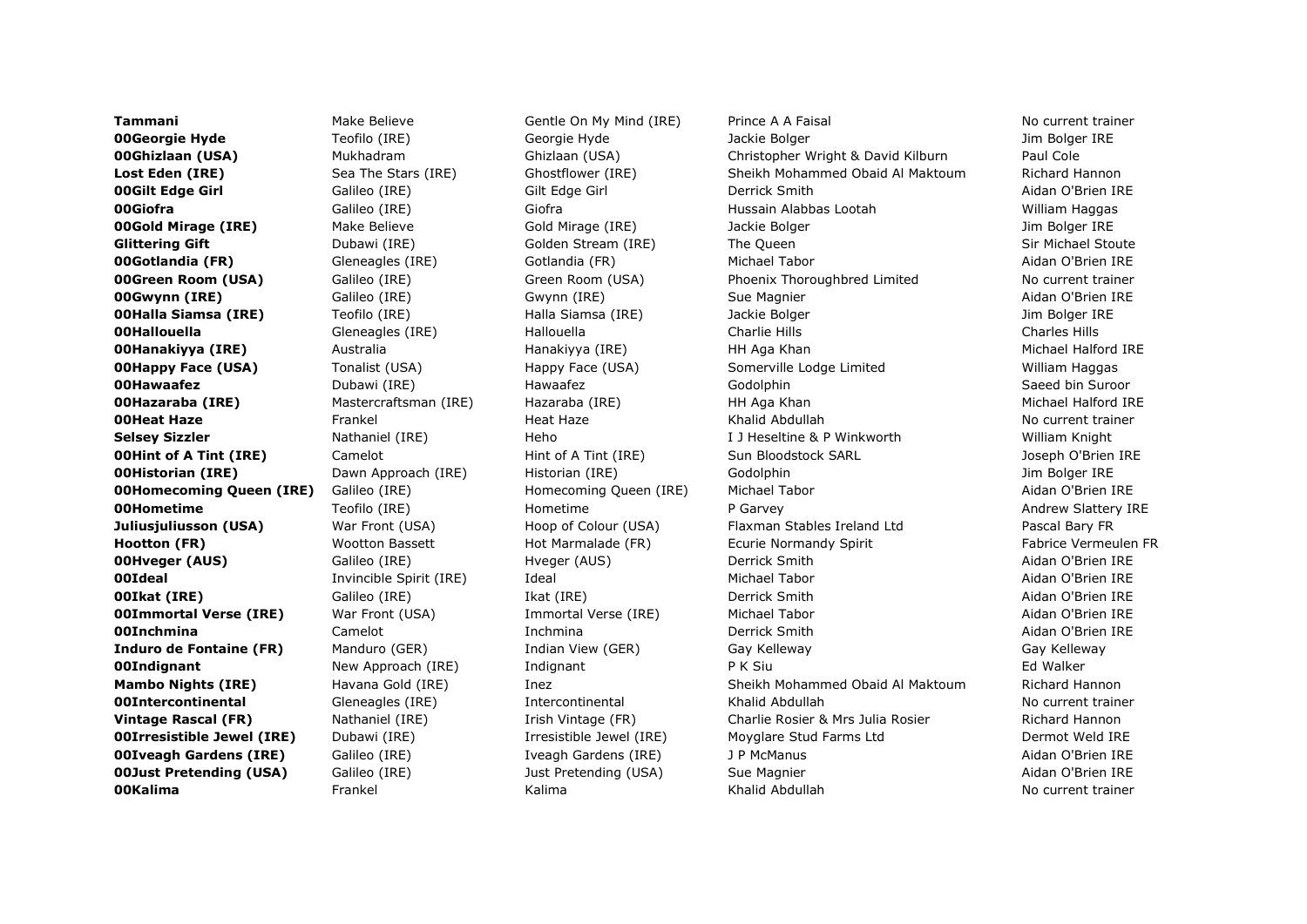**OOKheleyf's Silver (IRE)** Galileo (IRE) Kheleyf's Silver (IRE) Sue Magnier Sue Hagnier Aidan O'Brien IRE **OOKincob (USA)** Sea The Stars (IRE) (Kincob (USA) Godolphin Gooden John Gosden **OOKissable (IRE)** Lope de Vega (IRE) Kissable (IRE) Kennet Valley Thoroughbreds XIV William Knight **00Kissed By Angels (IRE)** Deep Impact (JPN) Kissed By Angels (IRE) Michael Tabor Angels (IRE) Aidan O'Brien IRE **OOKitcara** Sea The Stars (IRE) Kitcara Namdan Al Maktoum Naman Al Maktoum William Haggas **00Kitty Matcham (IRE)** Australia Kitty Matcham (IRE) Michael Buckley Michael Buckley Jamie Osborne **OOLa Salina (GER)** Fastnet Rock (AUS) La Salina (GER) OTI Racing Communication and Halker **00La Traviata (USA)** Galileo (IRE) La Traviata (USA) Michael Tabor Atlan Aidan O'Brien IRE **00La Vinchina (GER)** Frankel **Example 2018** La Vinchina (GER) King Power Racing Co Ltd No current trainer **00Lady Dettoria (FR)** Ruler of The World (IRE) Lady Dettoria (FR) T S Palin T S Particular David Lanigan **00Lahinch Classics (IRE)** War Front (USA) Lahinch Classics (IRE) Sue Magnier And The Communist Classics (IRE Sue Magnier Aidan O'Brien IRE **00Lesson In Humility (IRE)** Galileo (IRE) Lesson In Humility (IRE) Derrick Smith And Aidan O'Brien IRE **00Liber Nauticus (IRE)** Golden Horn Liber Nauticus (IRE) Jane Newett Mark Johnston Mark Johnston **00Logjam (IRE)** Camelot Camelot Logjam (IRE) John William Livock Hugo Palmer **00Looking Back (IRE)** Frankel **Frankel Example Back (IRE)** Sheikh Mohammed Obaid Al Maktoum Roger Varian **00Loredana (FR)** Lope de Vega (IRE) Loredana (FR) HH Aga Khan Mikel Delzangles FR **00Loved (IRE)** Mastercraftsman (IRE) Loved (IRE) Martin Hughes Martin Hughes Richard Hannon **The Seventh Day (IRE)** Siyouni (FR) Mad Existence (IRE) Sheikh Mohammed Obaid Al Maktoum Richard Hannon **OOMadeira Mist (IRE)** Camelot Camelot Madeira Mist (IRE) Sue Magnier Camelon Controller Aidan O'Brien IRE **00Madhulika (FR)** Sea The Stars (IRE) Madhulika (FR) Sheikh Abdullah Almalek Alsabah Richard Hughes **00Magic Peak (IRE)** Australia Magic Peak (IRE) Derrick Smith Aidan O'Brien IRE **00Magical Dream (IRE)** War Front (USA) Magical Dream (IRE) Derrick Smith And Derrick Smith Aidan O'Brien IRE **00Magical Victory (USA)** Declaration of War (USA) Magical Victory (USA) Phoenix Thoroughbred Limited No current trainer **00Maid To Master (IRE)** Frankel Maid To Master (IRE) REBEL RACING PREMIER II Richard Spencer 00Mainstay Golden Horn Mainstay Rachel Hood John Gosden **00Majestic Silver (IRE)** Sea The Stars (IRE) Majestic Silver (IRE) Moyglare Stud Farms Ltd Dermot Weld IRE **00Malicieuse (IRE)** Le Havre (IRE) Malicieuse (IRE) Niarchos Family Niarchos Family Pascal Bary FR **00Mama Rocco School Came Dawn Approach (IRE)** Mama Rocco Mrs A Cantillon Mrs A Cantillon Mrs A Cantillon Dane Chapple-Hyam **00Mambo Mistress (USA)** Siyouni (FR) Mambo Mistress (USA) Phoenix Thoroughbred Limited No current trainer **OOMarie Rossa** Camelot Camelot Marie Rossa R Dupuy-Naulot Fabrice Vermeulen FR and Fabrice Vermeulen FR **00Meet Marhaba (IRE)** Free Eagle (IRE) Meet Marhaba (IRE) Ahmad Abdulla Al Shaikh Richard Spencer **00Melito (AUS)** Galileo (IRE) Melito (AUS) China Horse Club International Limited Jim Bolger IRE **00Meow (IRE)** Galileo (IRE) Meow (IRE) Sue Magnier Sue Magnier Aidan O'Brien IRE 00Mia Diletta Golden Horn Mia Diletta Godolphin John Gosden **00Milford Sound Dansili** Dansili Milford Sound Khalid Abdullah No current trainer **00Min Banat Alreeh (IRE)** Mukhadram Min Banat Alreeh (IRE) Hamdan Al Maktoum Roger Varian Lydford Fastnet Rock (AUS) Miss Brown To You (IRE) Bill & Tim Gredley No current trainer No current trainer **00Miss Cap Ferrat** Invincible Spirit (IRE) Miss Cap Ferrat John Pearce Racing Ltd Cap Ferrat Ed Walker **00Miss Childrey (IRE)** Zoffany (IRE) Miss Childrey (IRE) Ecuries Serge Stempniak Fabrice Vermeulen FR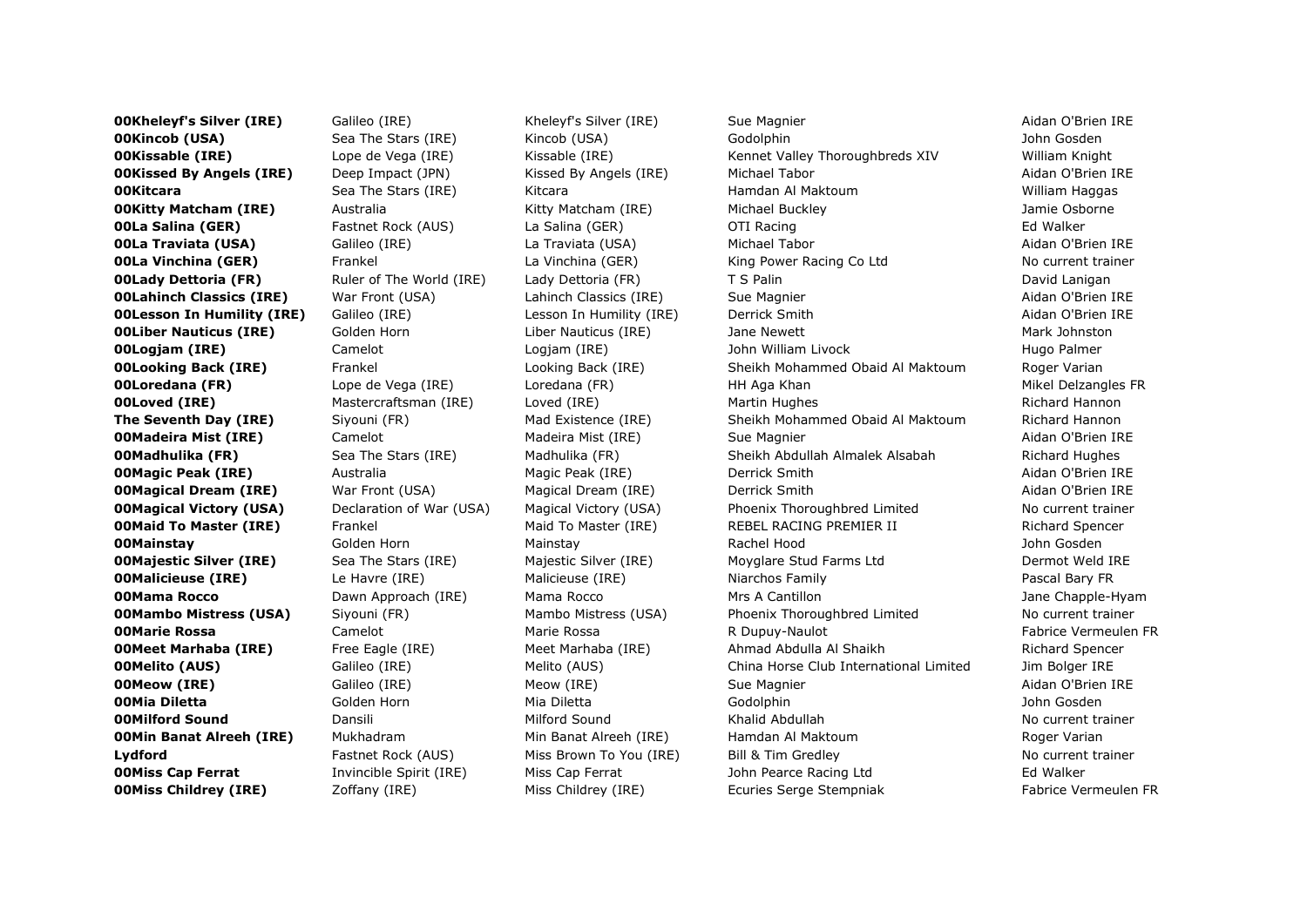**00Miss You Too Lope de Vega (IRE)** Miss You Too Bjorn Nielsen & Eastwind Racing Ltd Ed Walker Noble Masquerade Sir Percy Moi Aussi (USA) Henry Ponsonby Henry Ponsonby Eve Johnson Houghton Molinari (IRE) Mastercraftsman (IRE) Moon Empress (FR) C L A Edginton William Muir **00Moon Over Water (IRE)** Shamardal (USA) Moon Over Water (IRE) Richard Hughes Richard Hughes Richard Hughes 00Moonstone Galileo (IRE) Moonstone Michael Tabor Aidan O'Brien IRE **00Mosqueras Romance** Mathaniel (IRE) Mosqueras Romance King Power Racing Co Ltd No current trainer **00Moth (IRE)** War Front (USA) Moth (IRE) Michael Tabor Michael Tabor Aidan O'Brien IRE 00Mrs Marsh Galileo (IRE) Mrs Marsh Derrick Smith Aidan O'Brien IRE **00Mudawanah** Golden Horn Mudawanah Hamdan Al Maktoum Owen Burrows **00Munasara (USA)** Frankel Munasara (USA) Hamdan Al Maktoum **Company Company Alian Al Maktoum** Owen Burrows **00Mutebah (IRE)** Dubawi (IRE) Mutebah (IRE) Hissa Hamdan Al Maktoum Montebah (IRE) Hissa Hamdan Al Maktoum John Gosden **00My Fairy (IRE)** Australia My Fairy (IRE) Sunderland Holding Inc William Haggas Sunderland Holding Inc William Haggas **00My Special J's (USA)** Frankel My Special J's (USA) Saeed Suhail Sin Michael Stoute **OOMy Titania (IRE)** Dubawi (IRE) My Titania (IRE) Sunderland Holding Inc William Haggas **00Mystical Lady (IRE)** Galileo (IRE) Mystical Lady (IRE) Michael Tabor Aidan O'Brien IRE **00Mythical Bride (USA)** Pioneerof the Nile (USA) Mythical Bride (USA) Michael Tabor Michael Tabor Aidan O'Brien IRE **00Namaadhej (USA)** Australia Mamaadhej (USA) Jessica Harrington Mamaadhej (USA) Jessica Harrington IRE **00Nasanice (IRE)** Camelot Camelot Nasanice (IRE) D L O'Byrne/T E Hyde Joseph O'Brien IRE **Colonize Empire Maker (USA)** Nayarra (IRE) Prince A A Faisal No current trainer **00Nebraas** Free Eagle (IRE) Nebraas Hamdan Al Maktoum Hamdan Al Maktoum William Haggas **00Never Busy (USA)** Camelot Camelot Never Busy (USA) Lloyd J Williams Component Doseph O'Brien IRE **00Night Lagoon (GER)** Galileo (IRE) Night Lagoon (GER) Sue Magnier Aidan O'Brien IRE **00Novel Approach (IRE)** Teofilo (IRE) Novel Approach (IRE) Jackie Bolger Novel Approach (IRE) Jackie Bolger INE **00Novellara** Novellara Champs Elysees Novellara Novellara Khalid Abdullah No current trainer **00Off Chance** Teofilo (IRE) Off Chance The Royal Ascot Racing Club William Haggas Communication The Royal Ascot Racing Club **00Oiche Ghealai (IRE)** Dawn Approach (IRE) Oiche Ghealai (IRE) Dackie Bolger Mannes and Dim Bolger IRE **Mr Curiosity Frankel Curiosity Curiosity** Our Obsession (IRE) Anthony Oppenheimer Anthony Oppenheimer John Gosden **00Palace (IRE)** Galileo (IRE) Balace (IRE) Derrick Smith Aidan O'Brien IRE Met Office (IRE) Dansili Dansili Paratonnerre Sheikh Mohammed Obaid Al Maktoum Henri Francois Devin FR **OOPartita** and Lope de Vega (IRE) and Partita and Hamdan Al Maktoum Simon Crisford Simon Crisford 00Pearl Grey Gleneagles (IRE) Pearl Grey Derrick Smith Aidan O'Brien IRE **OOPeeping Fawn (USA)** Gleneagles (IRE) Peeping Fawn (USA) Sue Magnier Aidan O'Brien IRE **OOPine Chip (USA)** Sea The Stars (IRE) Pine Chip (USA) Bjorn Nielsen Biorn Nielsen Ed Walker **00Pivotalia (IRE)** Australia Australia Pivotalia (IRE) Al Shaqab Racing Al Shaqab Racing Sir Michael Stoute Portray Dubawi (IRE) Placidia (IRE) The Queen William Haggas **00Platonic** Camelot Camelot Platonic Biorn Nielsen Biorn Nielsen Ed Walker Mark of Gold Golden Horn Polly's Mark (IRE) Sheikh Mohammed Obaid Al Maktoum Richard Hannon **00Posterity (IRE)** Galileo (IRE) Posterity (IRE) Sheikh Mohammed Obaid Al Maktoum Roger Varian **OOPraia (GER)** Camelot Camelot Praia (GER) Sheikh Mohammed Obaid Al Maktoum Roger Varian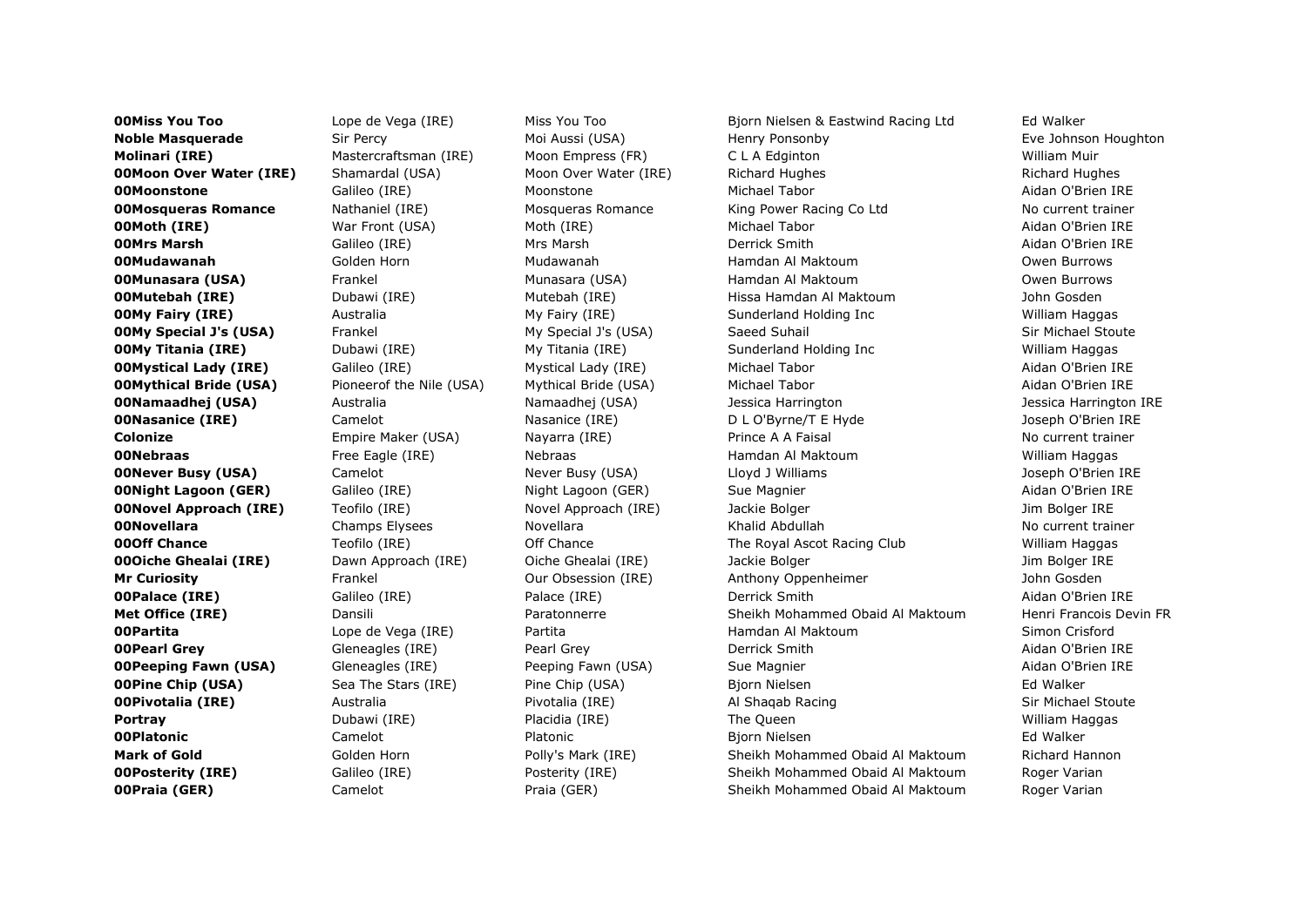**Prince Imperial (USA)** Frankel **Frankel Proportional Khalid Abdullah No current trainer** No current trainer **00Prudenzia (IRE)** Muhaarar Muhaarar Prudenzia (IRE) Qatar Racing Limited No current trainer **00Psychometry (FR)** Dark Angel (IRE) Psychometry (FR) Niarchos Family Niarchos Family Sir Michael Stoute **00Purr Along Lope de Vega (IRE)** Purr Along Michael Kerr-Dineen & Martin Hughes Hughie Morrison Count of Amazonia (IRE) Lope de Vega (IRE) Oueen Myrine (IRE) Sheikh Mohammed Obaid Al Maktoum Richard Hannon **00Queen of Skies (IRE)** War Command (USA) Queen of Skies (IRE) Saeed Manana Ismail Mohammed Ismail Mohammed **Anno Maximo (GER)** Maxios Maxios Cueen's Hall **Maximo Contained Bell Contained Bell Anno Michael Bell** Michael Bell **Eiger (USA)** Noble Mission Quickfire **Noble Abdullah No current trainer** No current trainer **00Quite Smart (IRE)** Shooting To Win (AUS) Quite Smart (IRE) Abdulla Al Mansoori Shooting Ismail Mohammed **Mr Poy** Sepoy (AUS) Ouiz Mistress The Fairy Story Partnership Hughie Morrison 00Ragsah (IRE) Golden Horn Ragsah (IRE) Godolphin John Gosden **OORed Halo (IRE)** Tamayuz Red Halo (IRE) Edward J Ware The Michael Bell Containers and Development Michael Bell **OORegina Cordium (IRE)** Nathaniel (IRE) Regina Cordium (IRE) Rachel Hood John Gosden **OORemember When (IRE)** Galileo (IRE) **Remember When (IRE)** Sue Magnier **And Australian O'Brien IRE OORemember You (IRE)** Gleneagles (IRE) Genember You (IRE) Sue Magnier Aidan O'Brien IRE **00Responsible** Frankel Responsible Khalid Abdullah No current trainer **OORiberac** Frankel Frankel Riberac Johnston Racing Ltd Mark Johnston Mark Johnston Racing Ltd Mark Johnston **OORidasiyna (FR)** American Pharoah (USA) Ridasiyna (FR) HH Aga Khan Mikel Delzangles FR **OORipples Maid** Lord Kanaloa (JPN) Ripples Maid Catar Racing Limited No current trainer **00Rock My Soul (IRE)** Camelot Camelot Rock My Soul (IRE) Derrick Smith And Derrick Smith Aidan O'Brien IRE **OORock of Ridd (IRE)** Australia **Australia Rock of Ridd (IRE)** Bjarne Minde **By By Australiam Haggas** William Haggas **Royal Arrival (IRE)** Shamardal (USA) Rock Opera (SAF) Godolphin Saeed bin Suroor **OORoscoff (IRE)** Kingman Kingman Roscoff (IRE) King Power Racing Co Ltd No current trainer **OORosenreihe (IRE)** Sea The Stars (IRE) Sea The Stars (IRE) Search Assenreihe (IRE) Jon S Kelly Search Assence Harrington IRE **OORunway Dancer** Galileo (IRE) Runway Dancer Sue Magnier Sue Magnier Aidan O'Brien IRE **00Rusty Slipper (USA)** Medaglia d'Oro (USA) Rusty Slipper (USA) Sun Bloodstock SARL Sun Bloodstock SARL Joseph O'Brien IRE **00Sabratah Exabel Sabratah Sabratah HH SH Nasser Bin Hamad Al Khalifa** George Peckham **00Saifaana (USA)** Teofilo (IRE) Saifaana (USA) Hamdan Al Maktoum Naktoum Owen Burrows **00San Sicharia (IRE)** Australia San Sicharia (IRE) Phoenix Thoroughbred Limited No current trainer **00Sanaara (USA)** Teofilo (IRE) Sanaara (USA) Jackie Bolger Manaara (USA) Jackie Bolger Jackie Bolger Jim Bolger IRE **00Sanjida (IRE)** Dansili Dansili Sanjida (IRE) Sun Bloodstock SARL Sun Bloodstock SARL Joseph O'Brien IRE **00Sannkala (FR)** Australia Manuel Sannkala (FR) King Power Racing Co Ltd No current trainer **Masterdream (FR)** Sea The Stars (IRE) Santa Christiana (FR) Caitriona Oxx Santa Christiana (FR) Caitriona Oxx Santa Christiana (FR) Santa Christiana (FR) Santa Christiana (FR) Caitriona Oxx Santa Christiana (FR) Santa Chr **00Saoirse Abu (USA)** Dark Angel (IRE) Saoirse Abu (USA) Godolphin Godolphin Jim Bolger IRE **00Saraaba (IRE)** Dubawi (IRE) Saraaba (IRE) Saraaba (IRE) Hamdan Al Maktoum Naktoum Freddy Head FR 00Saraha Lope de Vega (IRE) Saraha Hamdan Al Maktoum William Haggas **00Scholarly Kodiac** Scholarly Scholarly **Quantum Leap Racing II** Ralph Beckett **00Scotch Bonnet (IRE)** Kodiac Scotch Bonnet (IRE) Tony Wechsler & Ann Plummer Jonathan Portman **00Screen Star (IRE)** Golden Horn Screen Star (IRE) Sheikh Mohammed Obaid Al Maktoum Roger Varian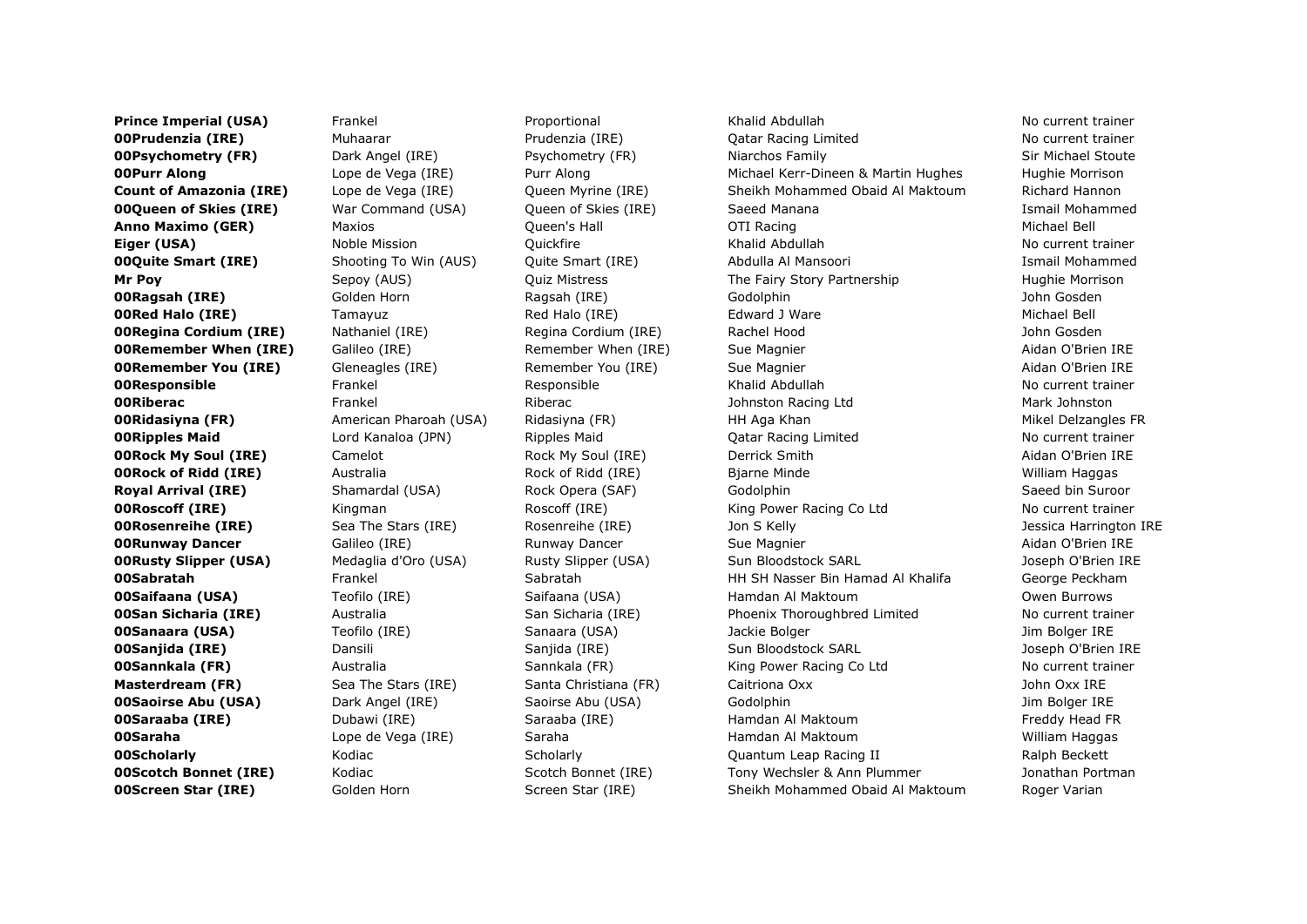**00Sea Meets Sky (FR)** Camelot Sea Meets Sky (FR) Niarchos Family Niarchos Family Pascal Bary FR **00Seas of Wells (IRE)** Sea The Stars (IRE) Seas of Wells (IRE) Sunderland Holding Inc William Haggas **00Selva Real** Mastercraftsman (IRE) Selva Real Jon S Kelly Jon S Kelly Selva Real Jessica Harrington IRE **00Sent From Heaven (IRE)** Galileo (IRE) Sent From Heaven (IRE) Michael Tabor And Michael Tabor Aidan O'Brien IRE 00Senta's Dream Australia Senta's Dream Derrick Smith Aidan O'Brien IRE **00Shama's Crown (IRE)** Frankel Shama's Crown (IRE) Saeed Suhail Shama's Crown (IRE) Sir Michael Stoute **00Shareta (IRE)** Siyouni (FR) Shareta (IRE) Shareta (IRE) Shareta (IRE) Shareta Alain de Royer Dupre FR **00Sharp Lisa (USA)** Galileo (IRE) Sharp Lisa (USA) Derrick Smith Aidan O'Brien IRE **OOShastye (IRE)** Galileo (IRE) Shastye (IRE) Sue Magnier Sue Magnier Aidan O'Brien IRE 00Shelina (IRE) Zoffany (IRE) Shelina (IRE) HH Aga Khan Dermot Weld IRE **00Shemiyla (FR)** Sea The Stars (IRE) Shemiyla (FR) HH Aga Khan Shan Alain de Royer Dupre FR **00Shemya (FR)** Kingman Shemya (FR) Sue Magnier Sue Home Sue Home Aidan O'Brien IRE Blow Your Horn (IRE) Golden Horn She's Complete (IRE) Anthony Oppenheimer She John Gosden **Crossing The Bar (IRE)** Poet's Voice Ship's Biscuit Philip Newton Ship Newton Sir Michael Stoute **00Sigiriya Girl (JPN)** Gold Ship (JPN) Sigiriya Girl (JPN) Big Red Farm No current trainer **00Simply Perfect** Galileo (IRE) Simply Perfect Michael Tabor Aidan O'Brien IRE Golden Rules **Golden Horn** Golden Horn Sinnamary (IRE) Anthony Oppenheimer Sinnamary (IRE) Anthony Oppenheimer **00Sixpenny Sweets (IRE)** War Command (USA) Sixpenny Sweets (IRE) M Kerr-Dineen, M Hughes & W Eason Hughie Morrison **Noonday Gun** Subawi (IRE) Sky Lantern (IRE) Rockcliffe Stud No current trainer No current trainer **00Sleeping Beauty (IRE)** Free Eagle (IRE) Sleeping Beauty (IRE) T S Palin T S Particular David Lanigan **00Snow Pine** Sir Michael Stoute Golden Horn Show Pine Show Pine Saeed Suhail Sir Michael Stoute Stoute Sir Michael Stoute **00Snow Queen (IRE)** Galileo (IRE) Snow Queen (IRE) Derrick Smith Aidan O'Brien IRE Undark (USA) Karakontie (JPN) Soaring Emotions (USA) Flaxman Stables Ireland Ltd Andre Fabre FR **00Solar Outburst (IRE)** Dawn Approach (IRE) Solar Outburst (IRE) Dackie Bolger Material David Dim Bolger IRE **00Solas Na Greine (IRE)** Lawman (FR) Solas Na Greine (IRE) Jackie Bolger National Solas Na Greine (IRE) Lake Bolger IRE **00Souviens Toi Night of Thunder (IRE)** Souviens Toi **Highclere T'Bred Racing - George Stubbs** Mark Johnston **00Sparrow (IRE)** Australia Manuel Sparrow (IRE) Michael Tabor And Aidan O'Brien IRE **00Starship (IRE)** 20ffany (IRE) Starship (IRE) Sue Magnier Sue Magnier Aidan O'Brien IRE **00Strawberry Fledge (USA)** Galileo (IRE) Strawberry Fledge (USA) Flaxman Stables Ireland Ltd Sir Michael Stoute **00Strictly Silca Lope de Vega (IRE)** Strictly Silca G C Stevens **Amanda Perrett** Anno Lucis (IRE) Mastercraftsman (IRE) Summer's Eve Attenborough,Casterton,Harenstam,JonesCG Sir Mark Prescott Bt **00Sunny Again** Sir Percy Sunny Again Berkshire Parts & Panels Ltd Andrew Balding **OSunny Again 00Sweeter Still (IRE)** Kitten's Joy (USA) Sweeter Still (IRE) Qatar Racing Limited No current trainer **00Switch (USA)** Galileo (IRE) Switch (USA) Sue Magnier Sue Homes Sue Magnier Aidan O'Brien IRE **00Synchronic (IRE)** Australia and Synchronic (IRE) Sue Magnier Aidan O'Brien IRE Cosmo Prodezza (JPN) Asakusa Kings (JPN) Szybka Klacz (JPN) Blue Stars Farm No current trainer **OOTabassum (IRE)** Sea The Stars (IRE) Tabassum (IRE) Hamdan Al Maktoum John Hammond FR 00Taghrooda Dubawi (IRE) Taghrooda Hamdan Al Maktoum John Gosden **00Tamazirte (IRE)** Kingman Tamazirte (IRE) Ecurie La Vallee Martigny Earl Fabrice Vermeulen FR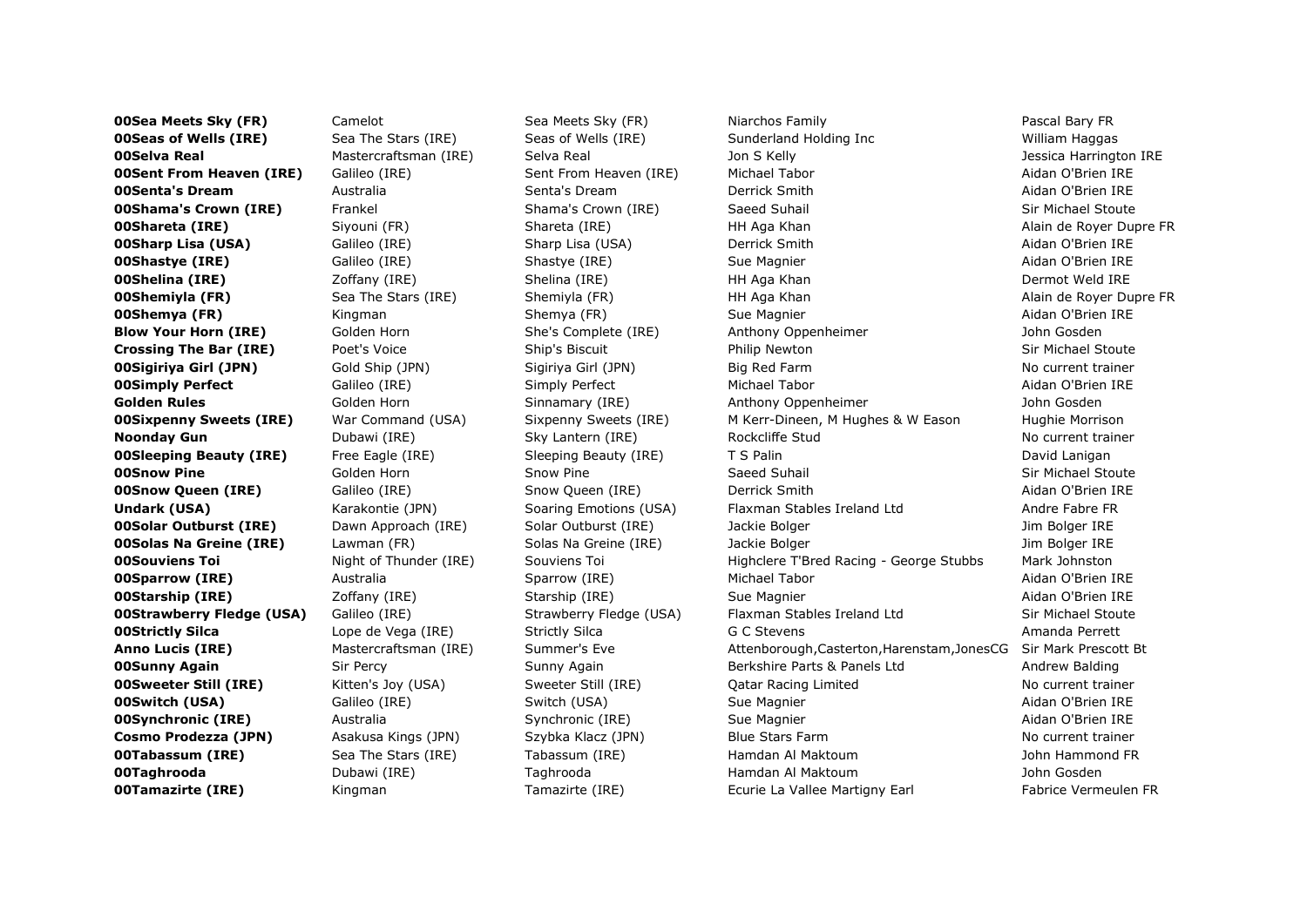**OOTanoura (IRE)** Dansili Dansili Dansili Dansili Dana Dermot Weld IRE Dermot Weld IRE Dermot Weld IRE **OOTarziyma (IRE)** French Navy Tarziyma (IRE) I F Gosden No current trainer Fattan Teofilo (IRE) T'As d'Beaux Yeux Sheikh Mohammed Obaid Al Maktoum Henri Francois Devin FR **00Tates Creek (USA)** Frankel Tates Creek (USA) Khalid Abdullah No current trainer **00Tessa Reef (IRE)** Australia **Australia Metalu Reef (IRE)** and John William Livock and Hugo Palmer **00Thaahira (USA)** Teofilo (IRE) Thaahira (USA) Godolphin Saeed bin Suroor Khalifa Sat (IRE) Free Eagle (IRE) Free Eagle (IRE) Free Eagle (IRE) Thermopylae Ahmad Abdulla Al Shaikh Andrew Balding **OOTiggy Wiggy (IRE)** Galileo (IRE) Tiggy Wiggy (IRE) Derrick Smith And Designed Midan O'Brien IRE **00Timabiyra (IRE)** Gleneagles (IRE) Gleneagles (IRE) Timabiyra (IRE) HH Aga Khan Dermot Weld IRE **00Time Ahead** Camelot Time Ahead Lloyd J Williams Joseph O'Brien IRE **OOTime Being Golden Horn** Golden Horn Time Being Hamdan Al Maktoum **Consume Being** Owen Burrows **00Tolerance (USA)** Nathaniel (IRE) Tolerance (USA) Khalid Abdullah No current trainer **00Too The Stars (IRE)** Nathaniel (IRE) Too The Stars (IRE) George Strawbridge No current trainer **First Receiver New Approach (IRE)** Touchline The Queen The Oueen Sir Michael Stoute **00Trojan Queen (USA)** Frankel Trojan Queen (USA) Khalid Abdullah No current trainer Convict and the Convict Australia and Tweed and B Haggas B Haggas Australian Haggas Australia **Luncies** No current trainer and Iffraaj North Christmas Under The Rainbow Bill & Tim Gredley No current trainer **Nevendon** Nathaniel (IRE) Unex Mona Lisa Bill & Tim Gredley No current trainer No current trainer **OOUp (IRE)** American Pharoah (USA) Up (IRE) Sue Magnier Sue Magnier Aidan O'Brien IRE **Vakilabad (FR)** Australia Manuel Valasyra (FR) HH Aga Khan Alain de Royer Dupre FR **Emaraty Hero Lope de Vega (IRE)** Valtina (IRE) Ahmad Abdulla Al Shaikh George Scott **00Vazira (FR)** Dansili Dansili Vazira (FR) HH Aga Khan Alain de Royer Dupre FR **00Velannda (FR)** Le Havre (IRE) Velannda (FR) HH Aga Khan Jean Claude Rouget FR (In the Sean Claude Rouget FR **00Venus de Milo (IRE)** Camelot Camelot Camelot Venus de Milo (IRE) Saeed Suhail Subsetted Suhail Sir Michael Stoute **00Verriya (FR)** Mastercraftsman (IRE) Verriya (FR) HH Aga Khan Alain de Royer Dupre FR **00Very Good News (USA)** Gleneagles (IRE) Very Good News (USA) Khalid Abdullah No Current trainer **00Viking Rose (IRE)** Tamayuz **Tamayuz** Viking Rose (IRE) Saeed H Altayer Ismail Mohammed Ismail Mohammed 00Wadyhatta Authorized (IRE) Wadyhatta Michael Tabor Aidan O'Brien IRE **Desert Wave** Sir Michael Stoute Kingman Maila Nualia Sir Evelyn De Rothschild Sir Michael Stoute **Stepney Causeway** New Approach (IRE) Wake Up Call Bill & Tim Gredley No current trainer **00Waldlerche** Mingman Kingman Waldlerche Gestut Ammerland Gestut Ammerland John Gosden **00Wannabe Posh (IRE)** Siyouni (FR) Wannabe Posh (IRE) Saeed Suhail Six Michael Stoute **00Warling (IRE)** Kingman Warling (IRE) Johnston Racing Ltd Mark Johnston Mark Johnston Communisty Mark Johnston 00Wewantitall Australia Wewantitall C B Hills Charles Hills **Zyz** Solden Horn Whazzat Bill & Tim Gredley No current trainer and trainer and the Solden Horn **00Where (IRE)** Frankel More (IRE) Saeed Suhail Sir Michael Stoute Sir Michael Stoute **00Winter Silence** Nayef (USA) Next Construct Silence National Abdullah No current trainer **00Wosaita** Sea The Stars (IRE) Wosaita Abdulla Al Mansoori Chammed Ismail Mohammed **OOYaazy (IRE)** Golden Horn Yaazy (IRE) Hamdan Al Maktoum John Hammond FR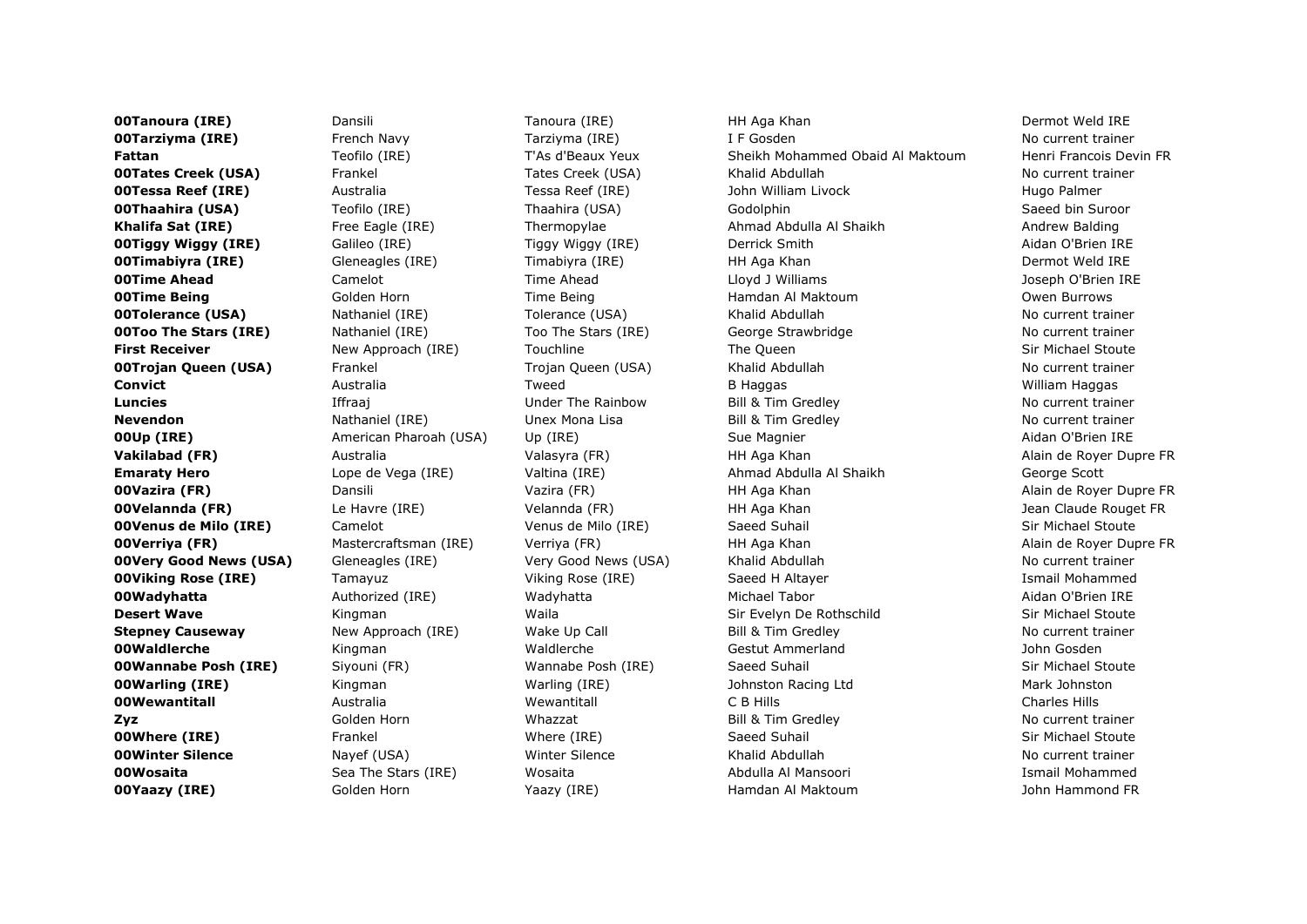**00Yanabeeaa (USA)** Teofilo (IRE) Yanabeeaa (USA) Godolphin Saeed bin Suroor **00You'll Be Mine (USA)** Fastnet Rock (AUS) You'll Be Mine (USA) Godolphin Gosden John Gosden **00You'resothrilling (USA)** Galileo (IRE) You'resothrilling (USA) Michael Tabor Aidan O'Brien IRE **00Za Za Zoom (IRE)** Iffraaj *Iffraaj* Za Za Zoom (IRE) Balasuriya,CookCunningham,Gowing,Spencer Richard Spencer **00Zeeba (IRE)** Sea The Stars (IRE) Zeeba (IRE) Sheikh Mohammed Obaid Al Maktoum Roger Varian **00Zerkaza (IRE)** Sea The Stars (IRE) Zerkaza (IRE) HH Aga Khan Alain de Royer Dupre FR **00Zindana (IRE)** Champs Elysees Zindana (IRE) HH Aga Khan Dermot Weld IRE **00Zouzou (AUS)** Galileo (IRE) **Cancel Accouval Accouval Accouval Aidan O'Brien IRE Couzou (AUS)** Sue Magnier Aidan O'Brien IRE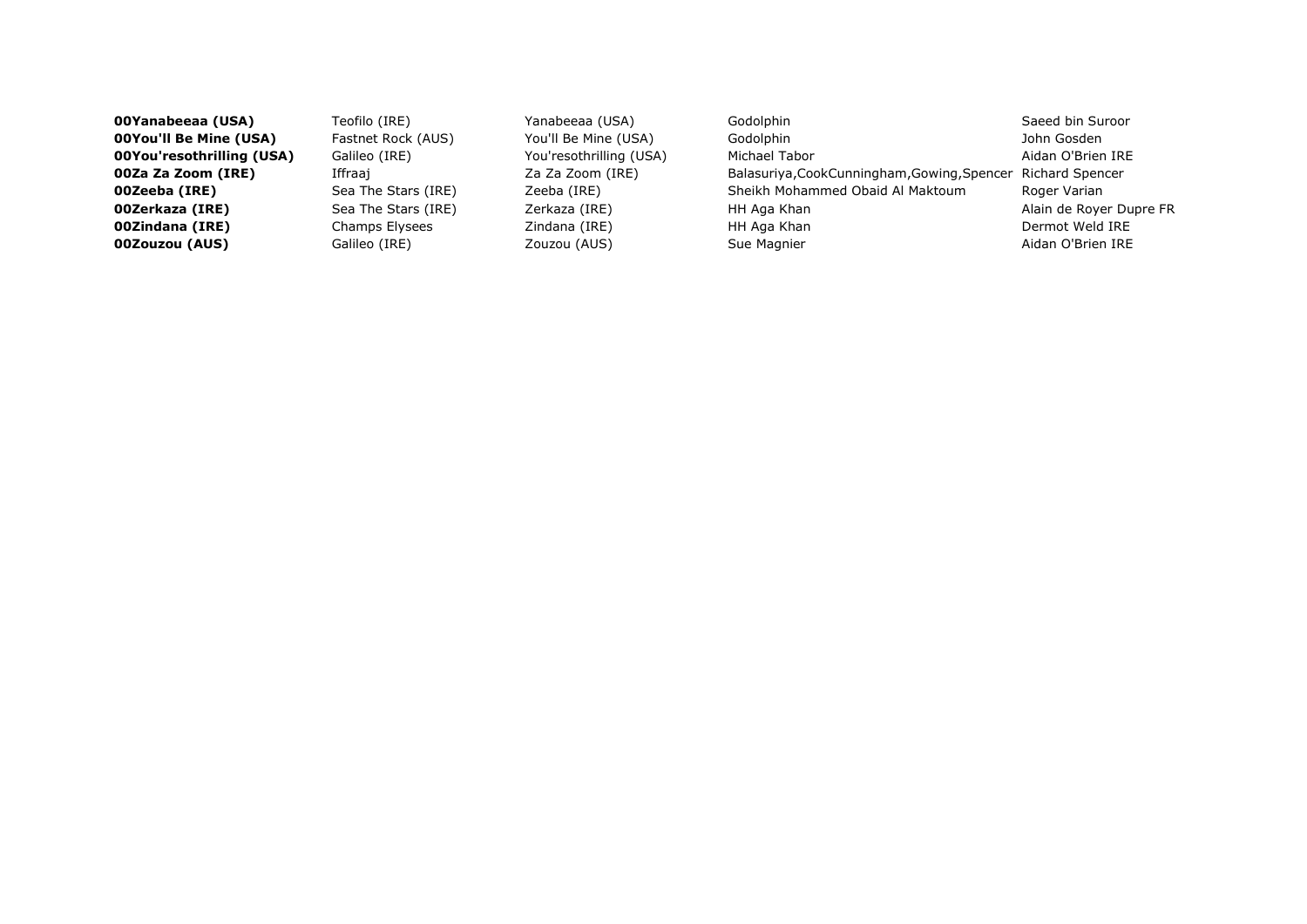# The 2020 Investec Derby – entries by sire

#### American Pharoah (4)

ex Canterbury Lace (USA) Good Fortune (USA) ex Ridasiyna (FR) ex Up (IRE)

## Archipenko (2) ex Albanova ex Cubanita

Asakusa Kings (1)

Cosmo Prodezza (JPN)

#### Australia (24)

ex Baltic Comtesse (FR) ex Beatrice Aurore (IRE) ex Carolines Secret ex Ceist Eile (IRE) Crystal Pegasus ex Dalasyla (IRE) Douglas Fir (IRE) ex Eurirs (FR) ex Hanakiyya (IRE) ex Kitty Matcham (IRE) ex Magic Peak (IRE) ex My Fairy (IRE) ex Namaadhej (USA) ex Pivotalia (IRE) ex Rock of Ridd (IRE) ex San Sicharia (IRE) ex Sannkala (FR) ex Senta's Dream ex Sparrow (IRE) ex Synchronic (IRE) ex Tessa Reef (IRE) Convict Vakilabad (FR) ex Wewantitall

#### Authorized (2) ex Attima

ex Wadyhatta

# Camelot (16)

Maori Knight (IRE) ex Colour Rhapsody (IRE) ex Fraulein ex Hint of A Tint (IRE) ex Inchmina ex Logjam (IRE) ex Madeira Mist (IRE) ex Marie Rossa ex Nasanice (IRE) ex Never Busy (USA) ex Platonic ex Praia (GER) ex Rock My Soul (IRE) ex Sea Meets Sky (FR) ex Time Ahead ex Venus de Milo (IRE)

# Casamento (1)

ex Dubai Sunrise (USA)

# Champs Elysees (3)

Enosi (FR) ex Novellara ex Zindana (IRE)

# Dansili (7)

Lordofthehorizon (FR) ex Casual ex Milford Sound Met Office (IRE) ex Sanjida (IRE) ex Tanoura (IRE) ex Vazira (FR)

#### Dark Angel (2) ex Psychometry (FR)

ex Saoirse Abu (USA)

# Dawn Approach (6)

ex Baila Me (GER) ex Christinas Letter (IRE) ex Historian (IRE) ex Mama Rocco ex Oiche Ghealai (IRE) ex Solar Outburst (IRE)

#### Declaration Of War (1) ex Magical Victory (USA)

Deep Impact (2) ex Dubawi Heights ex Kissed By Angels (IRE)

# Dubawi (13)

ex Dar Re Mi ex Dolniya (FR) ex Elshaadin Dauntless Glittering Gift ex Hawaafez ex Irresistible Jewel (IRE) ex Mutebah (IRE) ex My Titania (IRE) Portray ex Saraaba (IRE) Noonday Gun ex Taghrooda

#### Empire Maker (1) Colonize

Excelebration (1) Hms President (IRE)

## Fastnet Rock (5)

ex Beyond Compare (IRE) ex Dance Troupe ex La Salina (GER) Lydford ex You'll Be Mine (USA)

# Fracas (2)

ex Deontas (IRE) ex Dushlan (IRE)

# Frankel (22)

ex Bethrah (IRE) ex Cape Dollar (IRE) ex Celestial Lagoon (JPN) ex Deirdre ex Dietrich (USA) ex Dream Peace (IRE) ex Heat Haze ex Kalima ex La Vinchina (GER) ex Looking Back (IRE) ex Maid To Master (IRE) ex Munasara (USA) ex My Special J's (USA) Mr Curiosity Prince Imperial (USA) ex Responsible ex Riberac ex Sabratah ex Shama's Crown (IRE) ex Tates Creek (USA) ex Trojan Queen (USA) ex Where (IRE)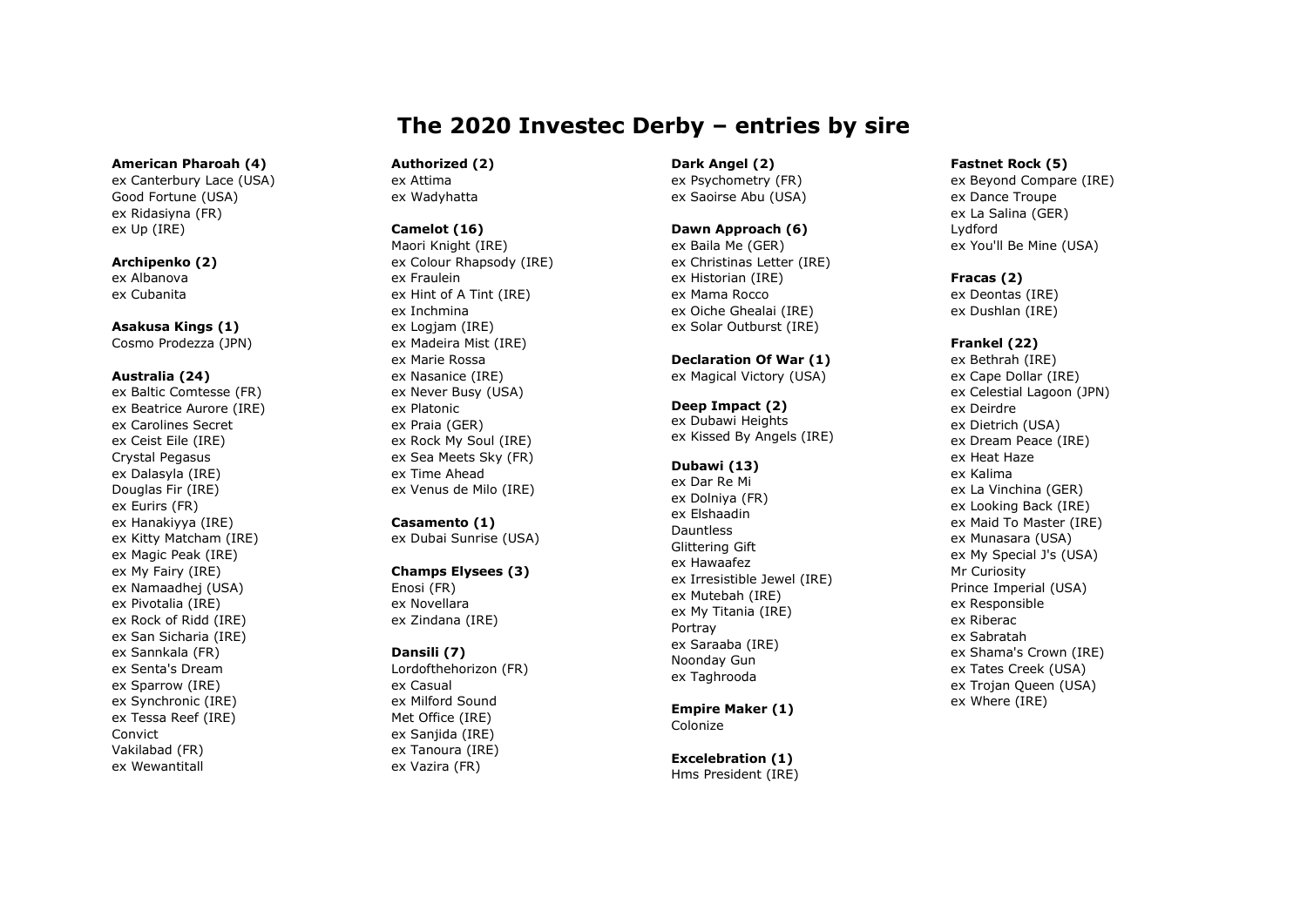#### Free Eagle (6)

ex Alina (IRE) ex Badr Al Badoor (IRE) ex Meet Marhaba (IRE) ex Nebraas ex Sleeping Beauty (IRE) Khalifa Sat (IRE)

French Navy (1)

ex Tarziyma (IRE)

#### Galileo (56)

ex Acoma (USA) ex After (IRE) ex Again (IRE) ex Airwave ex Aleagueoftheirown (IRE) ex Alluring Park (IRE) ex Alta Anna (FR) ex Atlantic Jewel (AUS) ex Beauty Bright (IRE) ex Best Terms ex Beyond Brilliance (IRE) ex Butterfly Cove (USA) ex Bye Bye Birdie (IRE) ex Chanting (USA) ex Chintz (IRE) ex Christmas Kid (USA) ex Come To Heel (IRE) ex Crystal Gaze (IRE) ex Danedrop (IRE) ex Danehurst ex Devoted To You (IRE) ex Divine Proportions (USA) ex Fire Lily (IRE) ex Fleche d'Or ex Gilt Edge Girl ex Giofra ex Green Room (USA) ex Gwynn (IRE) ex Homecoming Queen (IRE) ex Hveger (AUS) ex Ikat (IRE)

ex Iveagh Gardens (IRE) ex Just Pretending (USA) ex Kheleyf's Silver (IRE) ex La Traviata (USA) ex Lesson In Humility (IRE) ex Melito (AUS) ex Meow (IRE) ex Moonstone ex Mrs Marsh ex Mystical Lady (IRE) ex Night Lagoon (GER) ex Palace (IRE) ex Posterity (IRE) ex Remember When (IRE) ex Runway Dancer ex Sent From Heaven (IRE) ex Sharp Lisa (USA) ex Shastye (IRE) ex Simply Perfect ex Snow Queen (IRE) ex Strawberry Fledge (USA) ex Switch (USA) ex Tiggy Wiggy (IRE) ex You'resothrilling (USA) ex Zouzou (AUS)

#### Gleneagles (13)

ex Bridal Dance (IRE) ex Coquet ex Elle Woods (IRE) ex Euphrasia (IRE) ex Family (USA) ex Gotlandia (FR) ex Hallouella ex Intercontinental ex Pearl Grey ex Peeping Fawn (USA) ex Remember You (IRE) ex Timabiyra (IRE) ex Very Good News (USA)

Gold Ship (1) ex Sigiriya Girl (JPN)

#### Golden Horn (18)

ex Alfajer ex Asheerah ex Concordia ex Damaniyat Girl (USA) ex Delizia (IRE) ex Liber Nauticus (IRE) ex Mainstay ex Mia Diletta ex Mudawanah Mark of Gold ex Ragsah (IRE) ex Screen Star (IRE) Blow Your Horn (IRE) Golden Rules ex Snow Pine ex Time Being Zyz ex Yaazy (IRE)

Harbour Watch (1) ex Dame Shirley

Havana Gold (1) Mambo Nights (IRE)

Iffraaj (2) Luncies ex Za Za Zoom (IRE)

Invincible Spirit (3) ex Galvaun (IRE) ex Ideal ex Miss Cap Ferrat

Karakontie (1) Undark (USA)

Kingman (9) ex Astroglia (USA) Indifference ex Bugie d'Amore ex Roscoff (IRE)

ex Shemya (FR) ex Tamazirte (IRE) Desert Wave ex Waldlerche ex Warling (IRE)

#### Kitten's Joy (2)

ex Brushwork (USA) ex Sweeter Still (IRE)

#### Kodiac (2)

ex Scholarly ex Scotch Bonnet (IRE)

#### Lawman (3)

ex Faraday Light (IRE) Honore Daumier (IRE) ex Solas Na Greine (IRE)

#### Le Havre (4)

ex Adjudicate ex Ebalista (IRE) ex Malicieuse (IRE) ex Velannda (FR)

# Lope De Vega (11)

Vindicate ex Black Dahlia ex Kissable (IRE) ex Loredana (FR) ex Miss You Too ex Partita ex Purr Along Count of Amazonia (IRE) ex Saraha ex Strictly Silca Emaraty Hero

Lord Kanaloa (1) ex Ripples Maid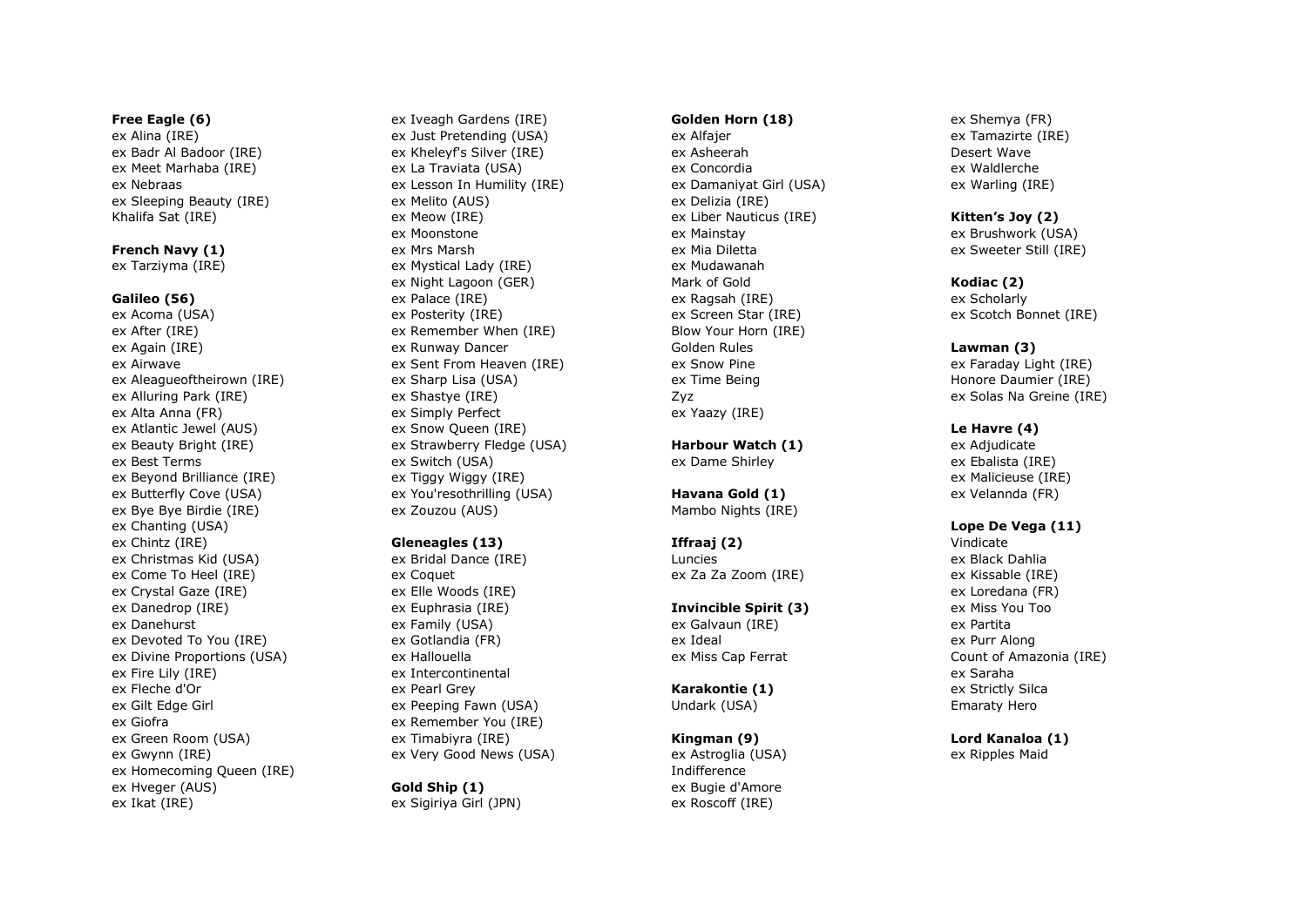Make Believe (2) Tammani ex Gold Mirage (IRE)

Manduro (1) Induro de Fontaine (FR)

Mastercraftsman (7) ex Ange Bleu (USA) ex Hazaraba (IRE) ex Loved (IRE) Molinari (IRE) ex Selva Real Anno Lucis (IRE) ex Verriya (FR)

Maxios (2) Fantast (GER) Anno Maximo (GER)

Medaglia D'Oro (1) ex Rusty Slipper (USA)

Muhaarar (1) ex Prudenzia (IRE)

Mukhadram (5) ex Anqooda (USA) Sea Trout Reach (IRE) ex Estedaama (IRE) ex Ghizlaan (USA) ex Min Banat Alreeh (IRE)

Nathanial (8) ex Calima Breeze Selsey Sizzler Vintage Rascal (FR) ex Mosqueras Romance ex Regina Cordium (IRE) ex Tolerance (USA) ex Too The Stars (IRE) Nevendon

Nayef (2) ex All Time

ex Winter Silence

New Approach (5)

ex Alonsoa (IRE) ex Flashing Green ex Indignant First Receiver Stepney Causeway

Night Of Thunder (1) ex Souviens Toi

Noble Mission (1) Eiger (USA)

Oasis Dream (2) ex Albamara ex Deliberate

Pioneerof The Nile (1) ex Mythical Bride (USA)

Poet's Voice (1) Crossing The Bar (IRE)

Pour Moi (1) Cozone

Raven's Pass (1) ex Edilisa (IRE)

Ruler Of The World (1) ex Lady Dettoria (FR)

# Sea The Stars (18)

ex Aghareed (USA) ex Amarysia (FR) ex Askeria (IRE) ex Fullaah (IRE) Lost Eden (IRE) ex Kincob (USA)

ex Kitcara ex Madhulika (FR) ex Majestic Silver (IRE) ex Pine Chip (USA) ex Rosenreihe (IRE) Masterdream (FR) ex Seas of Wells (IRE) ex Shemiyla (FR) ex Tabassum (IRE) ex Wosaita ex Zeeba (IRE) ex Zerkaza (IRE)

Sepoy (1) Mr Poy

Shamardal (2) ex Moon Over Water (IRE) Royal Arrival (IRE)

Shooting To Win (1) ex Quite Smart (IRE)

Sir Percy (3) ex Amanjena Noble Masquerade ex Sunny Again

### Siyouni (8)

ex Apsara (FR) ex Blue Chip ex Cascata (IRE) ex Gemstone (IRE) The Seventh Day (IRE) ex Mambo Mistress (USA) ex Shareta (IRE) ex Wannabe Posh (IRE)

Tamayuz (2) ex Red Halo (IRE)

ex Viking Rose (IRE)

### Teofilo (12)

ex Artisia (IRE) ex Balandra ex Georgie Hyde ex Halla Siamsa (IRE) ex Hometime ex Novel Approach (IRE) ex Off Chance ex Saifaana (USA) ex Sanaara (USA) Fattan ex Thaahira (USA) ex Yanabeeaa (USA)

Tonalist (1) ex Happy Face (USA)

Union Rags (1) ex Garden of Eden (USA)

War Command (2) ex Queen of Skies (IRE) ex Sixpenny Sweets (IRE)

War Front (6)

ex Curvy Juliusjuliusson (USA) ex Immortal Verse (IRE) ex Lahinch Classics (IRE) ex Magical Dream (IRE) ex Moth (IRE)

Wootton Bassett (2)

ex Darkazinia (USA) Hootton (FR)

Zoffany (4)

ex Eirnin (IRE) ex Miss Childrey (IRE) ex Shelina (IRE) ex Starship (IRE)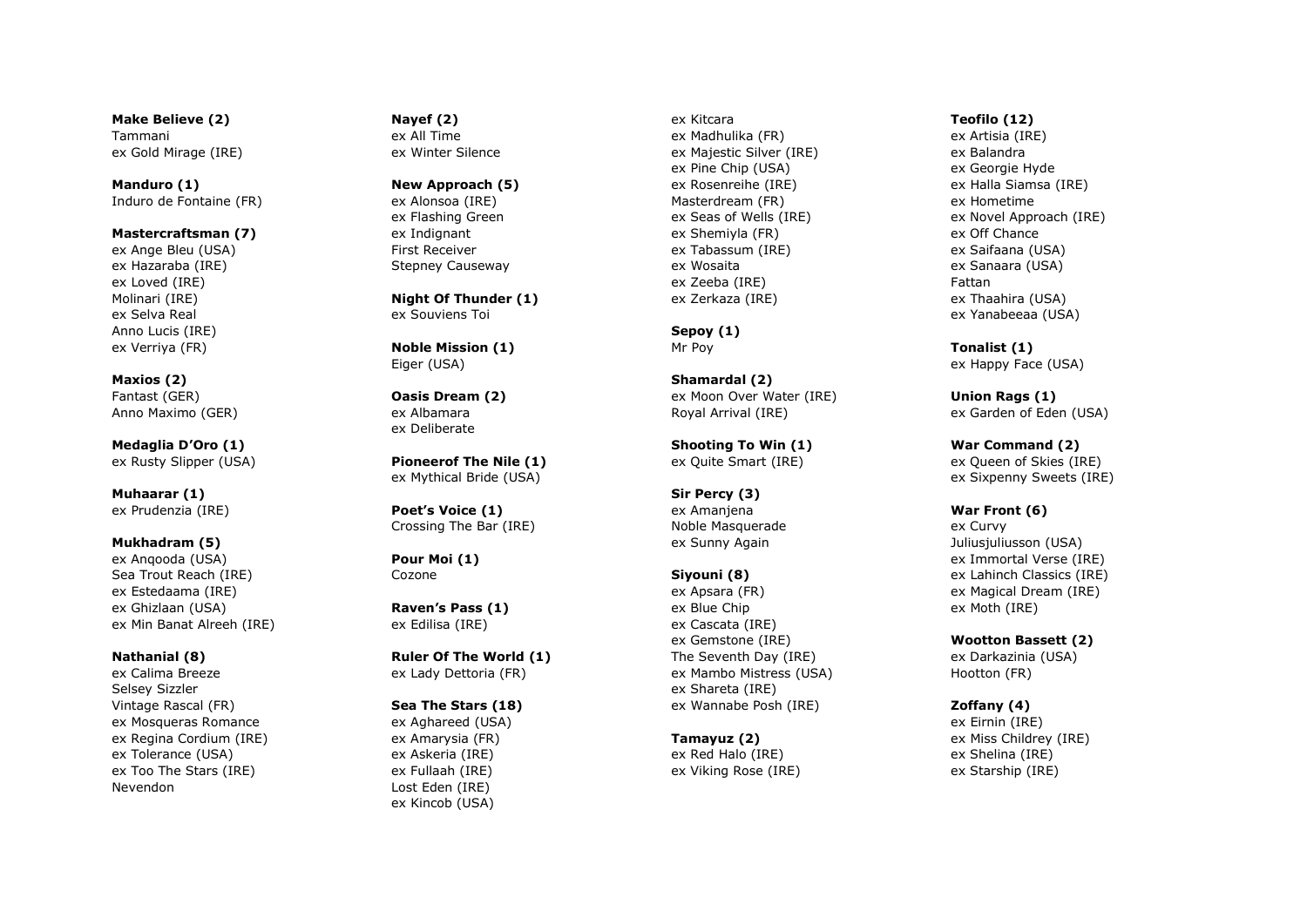# The 2020 Investec Derby – entries by owner

Khalid Abdullah (16) (1990 Quest For Fame, 1993 Commander In Chief, 2010 Workforce) c Noble Mission - Quickfire c Frankel - Proportional c Nayef (USA) - All Time c Dansili - Casual c Oasis Dream - Deliberate c Frankel - Heat Haze c Gleneagles (IRE) - Intercontinental c Frankel - Kalima c Dansili - Milford Sound c Champs Elysees - Novellara c Frankel - Responsible c Frankel - Tates Creek (USA) c Nathaniel (IRE) - Tolerance (USA) c Frankel - Trojan Queen (USA) c Gleneagles (IRE) - Very Good News (USA) c Nayef (USA) - Winter Silence

#### H H Aga Khan (19)

#### (1981 Shergar, 1986 Shahrastani, 1988 Kahyasi, 2000 Sinndar, 2016 Harzand)

c Australia - Valasyra (FR) c Sea The Stars (IRE) - Askeria (IRE) c Dubawi (IRE) - Dolniya (FR) c Le Havre (IRE) - Ebalista (IRE) c Raven's Pass (USA) - Edilisa (IRE) c Australia - Hanakiyya (IRE) c Mastercraftsman (IRE) - Hazaraba (IRE) c Lope de Vega (IRE) - Loredana (FR) c American Pharoah (USA) - Ridasiyna (FR) c Siyouni (FR) - Shareta (IRE) c Zoffany (IRE) - Shelina (IRE) c Sea The Stars (IRE) - Shemiyla (FR) c Dansili - Tanoura (IRE) c Gleneagles (IRE) - Timabiyra (IRE) c Dansili - Vazira (FR) c Le Havre (IRE) - Velannda (FR) c Mastercraftsman (IRE) - Verriya (FR)

c Sea The Stars (IRE) - Zerkaza (IRE) c Champs Elysees - Zindana (IRE)

Princess Zahra Aga Khan (1) c Wootton Bassett - Darkazinia (USA)

H H Sh Nasser Bin Hamed Al Khalifa (1) c Frankel - Sabratah

Sheikh Abdullah Almalek Alsabah (1) c Sea The Stars (IRE) - Madhulika (FR)

#### Hamdan Al Maktoum (22) (1989 Nashwan, 1994 Erhaab)

c Le Havre (IRE) - Adjudicate c Sea The Stars (IRE) - Aghareed (USA) c New Approach (IRE) - Alonsoa (IRE) c Mukhadram - Anqooda (USA) c Golden Horn - Asheerah c Frankel - Bethrah (IRE) c Kitten's Joy (USA) - Brushwork (USA) c Dubawi (IRE) - Elshaadin c Mukhadram - Estedaama (IRE) c Sea The Stars (IRE) - Kitcara c Mukhadram - Min Banat Alreeh (IRE) c Golden Horn - Mudawanah c Frankel - Munasara (USA) c Free Eagle (IRE) - Nebraas c Lope de Vega (IRE) - Partita c Teofilo (IRE) - Saifaana (USA) c Dubawi (IRE) - Saraaba (IRE) c Lope de Vega (IRE) - Saraha c Sea The Stars (IRE) - Tabassum (IRE) c Dubawi (IRE) - Taghrooda c Golden Horn - Time Being c Golden Horn - Yaazy (IRE)

#### Hissa Hamdan Al Maktoum (1)

c Dubawi (IRE) - Mutebah (IRE)

Sheikh Hamdan Bin Mohammed Al Maktoum (2) c Golden Horn - Concordia c Casamento (IRE) - Dubai Sunrise (USA)

Sheikh Mohammed Obaid Al Maktoum (15) (1998 High-Rise) c Lope de Vega (IRE) - Queen Myrine (IRE) c Teofilo (IRE) - T'As d'Beaux Yeux c Sea The Stars (IRE) - Ghostflower (IRE) c Havana Gold (IRE) - Inez c Golden Horn - Polly's Mark (IRE) c Dansili - Paratonnerre c Siyouni (FR) - Mad Existence (IRE) c Sea The Stars (IRE) - Amarysia (FR) c Lawman (FR) - Faraday Light (IRE) c Galileo (IRE) - Fleche d'Or c Frankel - Looking Back (IRE) c Galileo (IRE) - Posterity (IRE) c Camelot - Praia (GER) c Golden Horn - Screen Star (IRE) c Sea The Stars (IRE) - Zeeba (IRE)

#### Abdulla Al Mansoori (2)

c Shooting To Win (AUS) - Quite Smart (IRE) c Sea The Stars (IRE) - Wosaita

#### Ahmed Abdulla Al Shaikh (3)

c Lope de Vega (IRE) - Valtina (IRE) c Free Eagle (IRE) - Thermopylae c Free Eagle (IRE) - Meet Marhaba (IRE)

### Al Shaqab Racing (1)

c Australia (GB) - Pivotalia (IRE)

Hussein Alabbas Lootah (1) c Galileo (IRE) - Giofra

Robert Allcock (1) c Lawman (FR) - Feis Ceoil (IRE)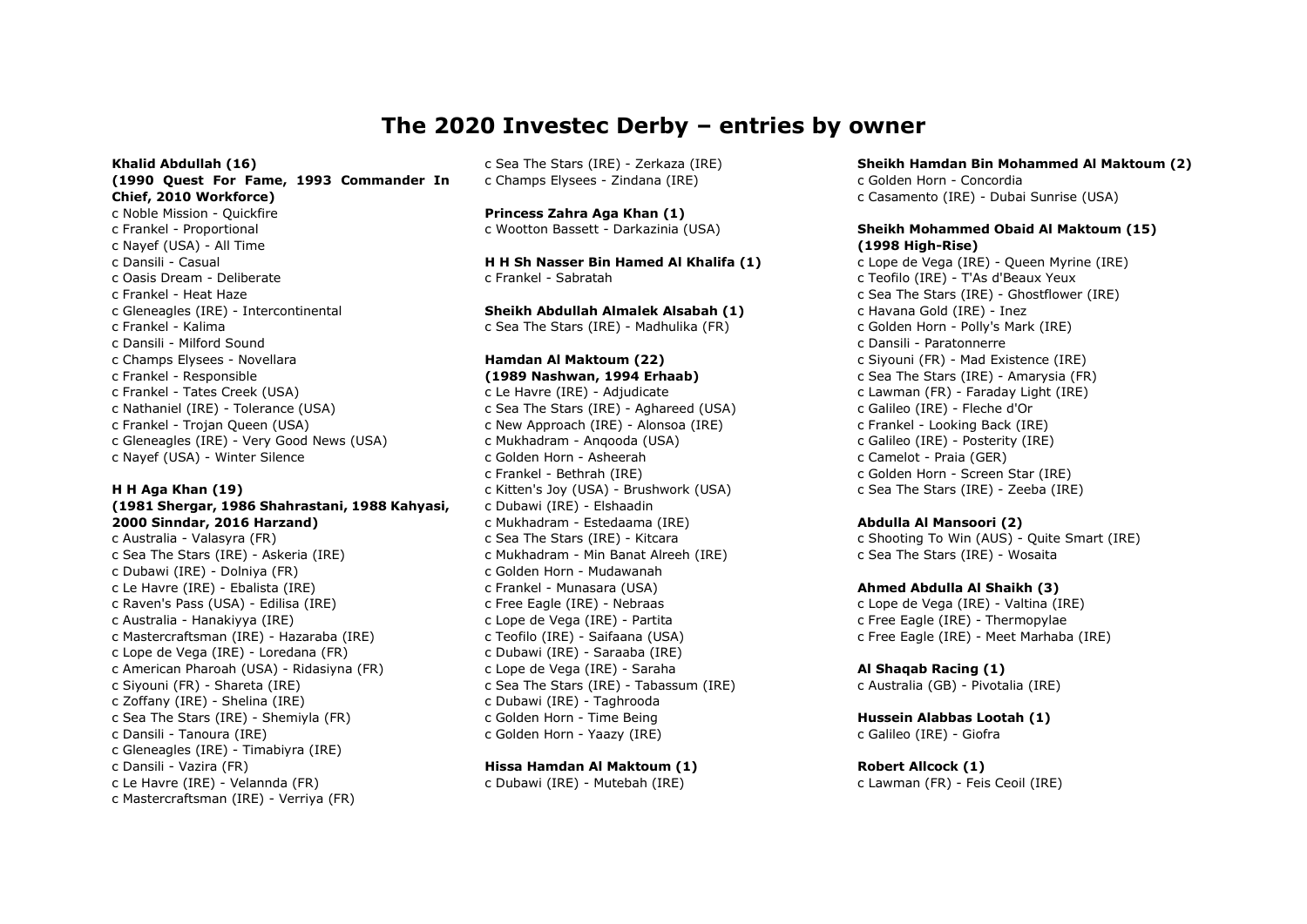Saeed H Altayer (1) c Tamayuz - Viking Rose (IRE)

Benny Andersson (1) c Australia - Beatrice Aurore (IRE)

Atlantic Jewel Syndicate (1) c Galileo (IRE) - Atlantic Jewel (AUS)

The Hon Ronald Arculli (1) c Teofilo (IRE) - Artisia (IRE)

Attenborough, Casterton, Harestam, Jones (1) c Mastercraftsman (IRE) - Summer's Eve

Balasuriya, Cook Cunningham, Gowing, Spencer (1) c Iffraaj - Za Za Zoom (IRE)

Lady Bamford (1) c Frankel - Dream Peace (IRE)

Berkshire Parts & Panels Ltd (1) c Sir Percy - Sunny Again

Big Red Farm (1) f Gold Ship (JPN) - Sigiriya Girl (JPN)

Blue Stars Farm (1) c Asakusa Kings (JPN) - Szybka Klacz (JPN)

Jackie Bolger (13) c Australia - Ceist Eile (IRE) c Dawn Approach (IRE) - Christinas Letter (IRE) c Fastnet Rock (AUS) - Dance Troupe c Fracas (IRE) - Deontas (IRE) c Fracas (IRE) - Dushlan (IRE) c Teofilo (IRE) - Georgie Hyde c Make Believe - Gold Mirage (IRE) c Teofilo (IRE) - Halla Siamsa (IRE) c Teofilo (IRE) - Novel Approach (IRE) c Dawn Approach (IRE) - Oiche Ghealai (IRE) c Teofilo (IRE) - Sanaara (USA)

c Dawn Approach (IRE) - Solar Outburst (IRE) c Lawman (FR) - Solas Na Greine (IRE)

Jackie Bolger & John Corcoran (1) c Fastnet Rock (AUS) - Beyond Compare (IRE)

Patrick & Scott Bryceland (1) c Maxios - Four Roses (IRE)

T Bridge (1) c Mukhadram - Caelica (IRE)

Michael Buckley (1) c Australia - Kitty Matcham (IRE)

Mrs A Cantillon (1) c Dawn Approach (IRE) - Mama Rocco

China Horse Club International (1) c Galileo (IRE) - Melito (AUS)

John Connolly & Odile Griffith (1) c Pour Moi (IRE) - Bella Nouf

Sarah & Wayne Dale (1) c Nathaniel (IRE) - Calima Breeze

Richard Gwyn Davies (1) c Australia - Danehill Music (IRE)

Ed Dunlop (1) c Champs Elysees - Frasque (IRE)

R Dupuy-Naulot (1) f Camelot - Marie Rossa

Ecurie La Vallee Martigny Earl (1) c Kingman - Tamazirte (IRE)

Ecurie Normandy Spirit (1) c Wootton Bassett - Hot Marmalade (FR)

Ecuries Serge Stempinak (1) f Zoffany (IRE) - Miss Childrey (IRE)

Clive Edginton (1) c Mastercraftsman (IRE) - Moon Empress (FR)

Tony Elliott (1) c Gleneagles (IRE) - Coquet

The Fairy Story Partnership (1) c Sepoy (AUS) - Quiz Mistress

Prince A A Faisal (2) c Empire Maker (USA) - Nayarra (IRE) c Make Believe - Gentle On My Mind (IRE)

P Garvey (1) c Teofilo (IRE) - Hometime

Robin Geffen (1) c Dansili - Astronomy Domine

Gestut Ammerland (2) c Australia - Baltic Comtesse (FR) c Kingman - Waldlerche

Godolphin (12) (2018 Masar) c Shamardal (USA) - Rock Opera (SAF) c Dawn Approach (IRE) - Baila Me (GER) c Golden Horn - Damaniyat Girl (USA) c Dubawi (IRE) - Hawaafez c Dawn Approach (IRE) - Historian (IRE) c Sea The Stars (IRE) - Kincob (USA) c Golden Horn - Mia Diletta

c Golden Horn - Ragsah (IRE) c Dark Angel (IRE) - Saoirse Abu (USA) c Teofilo (IRE) - Thaahira (USA) c Teofilo (IRE) - Yanabeeaa (USA) c Fastnet Rock (AUS) - You'll Be Mine (USA)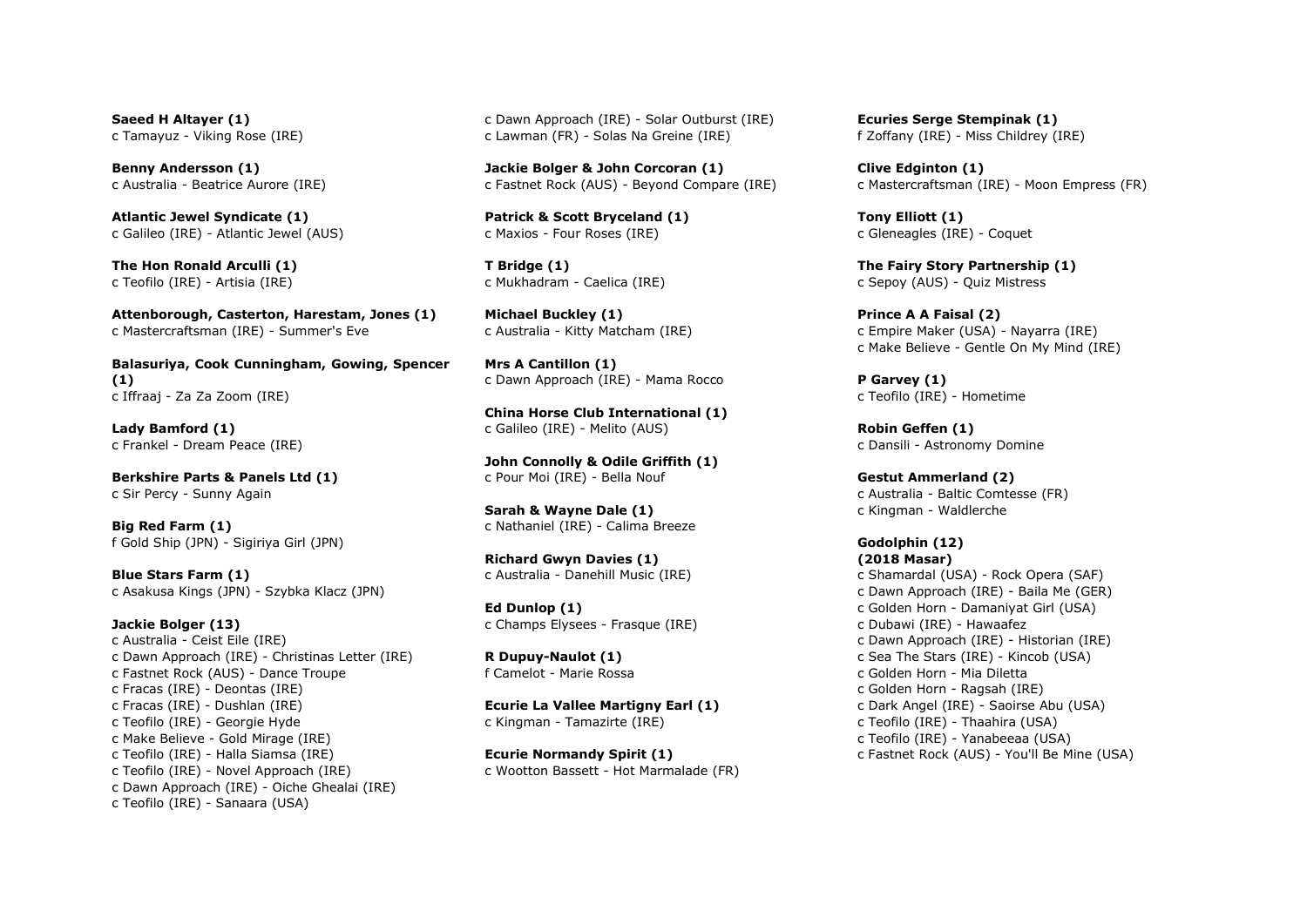I F Gosden (1) c French Navy - Tarziyma (IRE)

Bill & Tim Gredley (6) c Kingman - Bark (IRE) c Iffraaj - Under The Rainbow c Fastnet Rock (AUS) - Miss Brown To You (IRE) c Nathaniel (IRE) - Unex Mona Lisa c New Approach (IRE) - Wake Up Call c Golden Horn - Whazzat

Brian Haggas (1) c Australia - Tweed

Jessica Harrington (1) c Australia - Namaadhej (USA)

I J Heseltine & P Winkworth (1) c Nathaniel (IRE) - Heho

Highclere Thoroughbred Racing (3) c Teofilo (IRE) - Balandra c Night of Thunder (IRE) - Souviens Toi c Siyouni (FR) - Gemstone (IRE)

Charlie Hills (3) c Australia - Dalasyla (IRE) c Gleneagles (IRE) - Hallouella c Australia - Wewantitall

C R Hirst (1) c New Approach (IRE) - Flashing Green

Rachel Hood (2) c Golden Horn - Mainstay c Nathaniel (IRE) - Regina Cordium (IRE)

Rachel Hood & Elaine Lawlor (1) c Authorized (IRE) - Attima

Martin Hughes (1) c Mastercraftsman (IRE) - Loved (IRE) Richard Hughes (1) c Shamardal (USA) - Moon Over Water (IRE)

Johnston Racing Ltd (3) c Frankel - Deirdre c Frankel - Riberac c Kingman - Warling (IRE)

Kangyu International Racing (HK) Ltd (1) c Sir Percy - Amanjena

Kangyu International Racing (HK) Ltd & F Ma (1) c Sea The Stars (IRE) - Fullaah (IRE)

Gay Kelleway (1) c Manduro (GER) - Indian View (GER)

Jon S Kelly (2) c Sea The Stars (IRE) - Rosenreihe (IRE) c Mastercraftsman (IRE) - Selva Real

Kennet Valley Thoroughbreds (1) c Lope de Vega (IRE) - Kissable (IRE)

Michael Kerr-Dineen & Martin Hughes (1) c Lope de Vega (IRE) - Purr Along

M Kerr-Dineen, M Hughes & W Eason (1) c War Command (USA) - Sixpenny Sweets (IRE)

M Kerr-Dineen, M Hughes & J Gosden (1) c Golden Horn - Delizia (IRE)

King Power Racing Co Ltd (7) c Galileo (IRE) - Best Terms c Kingman - Bugie d'Amore c Camelot - Fraulein c Frankel - La Vinchina (GER) c Nathaniel (IRE) - Mosqueras Romance c Kingman - Roscoff (IRE) c Australia - Sannkala (FR)

Lech Racing (1) c Harbour Watch (IRE) - Dame Shirley

John Livock (2) c Camelot - Logjam (IRE) c Australia - Tessa Reef (IRE)

Sue Magnier (26) (2001 Galileo, 2002 High Chaparral, 2011 Pour Moi, 2012 Camelot, 2013 Ruler Of The World, 2014 Australia, 2017 Wings Of Eagles) c Galileo (IRE) - Again (IRE) c Lope de Vega (IRE) - Black Dahlia c Galileo (IRE) - Chanting (USA) c Galileo (IRE) - Chintz (IRE) c Galileo (IRE) - Crystal Gaze (IRE) c Galileo (IRE) - Danedrop (IRE) c Galileo (IRE) - Divine Proportions (USA) c Zoffany (IRE) - Eirnin (IRE) c Galileo (IRE) - Gwynn (IRE) c Galileo (IRE) - Just Pretending (USA) c Galileo (IRE) - Kheleyf's Silver (IRE) c War Front (USA) - Lahinch Classics (IRE) c Camelot - Madeira Mist (IRE) c Galileo (IRE) - Meow (IRE) c Galileo (IRE) - Night Lagoon (GER) c Gleneagles (IRE) - Peeping Fawn (USA) c Galileo (IRE) - Remember When (IRE) c Gleneagles (IRE) - Remember You (IRE) c Galileo (IRE) - Runway Dancer c Galileo (IRE) - Shastye (IRE) c Kingman - Shemya (FR) c Zoffany (IRE) - Starship (IRE) c Galileo (IRE) - Switch (USA) c Australia - Synchronic (IRE) c American Pharoah (USA) - Up (IRE) c Galileo (IRE) - Zouzou (AUS)

Saeed Manana (1) c War Command (USA) - Queen of Skies (IRE)

Manton Estate Racing (1) c Free Eagle (IRE) - Badr Al Badoor (IRE)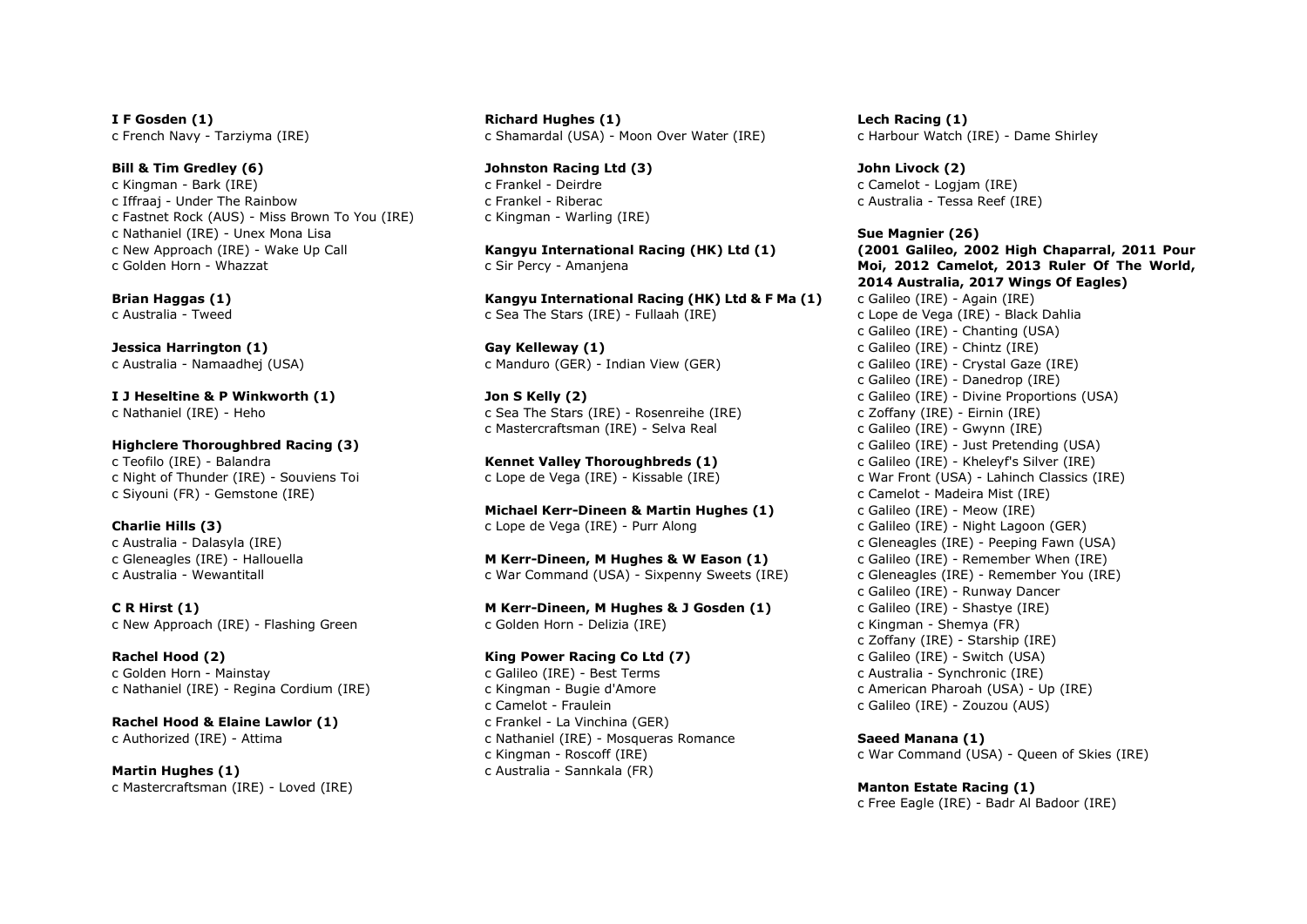J P McManus (1) c Galileo (IRE) - Iveagh Gardens (IRE)

Middleham Park Racing (1) c Oasis Dream - Albamara

Bjarne Minde (1) c Australia - Rock of Ridd (IRE)

Moyglare Stud Farms Ltd (2) c Dubawi (IRE) - Irresistible Jewel (IRE) c Sea The Stars (IRE) - Majestic Silver (IRE)

Jane Newett (1) c Golden Horn - Liber Nauticus (IRE)

Philip Newton (1) c Poet's Voice - Ship's Biscuit

#### Niarchos Family/Flaxman Stables Ireland (8)

c Siyouni (FR) - Apsara (FR) c Frankel - Celestial Lagoon (JPN) c Le Havre (IRE) - Malicieuse (IRE) c Dark Angel (IRE) - Psychometry (FR) c Camelot - Sea Meets Sky (FR) c War Front (USA) - Hoop of Colour (USA) c Karakontie (JPN) - Soaring Emotions (USA) c Galileo (IRE) - Strawberry Fledge (USA)

#### Bjorn Nielsen (3)

c Mastercraftsman (IRE) - Ange Bleu (USA) c Sea The Stars (IRE) - Pine Chip (USA) c Camelot – Platonic

Bjorn Nielsen & Eastwind Racing Ltd (1)

c Lope de Vega (IRE) - Miss You Too

Annemarie O'Brien (1) c Australia - Carolines Secret

Demi O'Byrne & Timmy Hyde (1) c Camelot - Nasanice (IRE)

Anthony Oppenheimer (3) (2015 Golden Horn) c Golden Horn - She's Complete (IRE) c Golden Horn - Sinnamary (IRE) c Frankel - Our Obsession (IRE)

OTI Racing (2) c Maxios - Queen's Hall c Fastnet Rock (AUS) - La Salina (GER)

Catriona Oxx (1) c Sea The Stars (IRE) - Santa Christiana (FR)

T S Palin (2) c Ruler of The World (IRE) - Lady Dettoria (FR) c Free Eagle (IRE) - Sleeping Beauty (IRE)

John Pearce Racing Ltd (1) c Invincible Spirit (IRE) - Miss Cap Ferrat

#### Phoenix Thoroughbred Limited (6)

c War Front (USA) - Curvy c Declaration of War (USA) - Magical Victory (USA) c Siyouni (FR) - Mambo Mistress (USA) c Australia - San Sicharia (IRE) f Galileo (IRE) - Aleagueoftheirown (IRE) f Galileo (IRE) - Green Room (USA)

Henry Ponsonby (2) c Excelebration (IRE) - Dance Hall Girl (IRE) c Sir Percy - Moi Aussi (USA)

Sir Mark Prescott (4) c Archipenko (USA) - Albanova c Archipenko (USA) - Cubanita c Australia - Eurirs (FR) c Union Rags (USA) - Garden of Eden (USA) Qatar Racing Limited (5)

c American Pharoah (USA) - Dancing Trieste (USA) c Dubawi (IRE) - Dar Re Mi c Muhaarar - Prudenzia (IRE) c Lord Kanaloa (JPN) - Ripples Maid c Kitten's Joy (USA) - Sweeter Still (IRE)

Quantum Leap Racing (1) c Kodiac - Scholarly

#### The Queen (5)

c Dubawi (IRE) - Enticement c New Approach (IRE) - Touchline c Dubawi (IRE) - Golden Stream (IRE) c Dubawi (IRE) - Placidia (IRE) c Lope de Vega (IRE) - Aurore (IRE)

Rebel Racing (1) c Frankel - Maid To Master (IRE)

Rockcliffe Stud (1) c Dubawi (IRE) - Sky Lantern (IRE)

Charlie & Julia Rosier (1) c Nathaniel (IRE) - Irish Vintage (FR)

Sir Evelyn De Rothschild (2)

c Australia - Crystal Etoile c Kingman - Waila

Royal Ascot Racing Club (1) (2007 Authorized) c Teofilo (IRE) - Off Chance

P K Siu (2) c Gleneagles (IRE) - Euphrasia (IRE) c New Approach (IRE) - Indignant